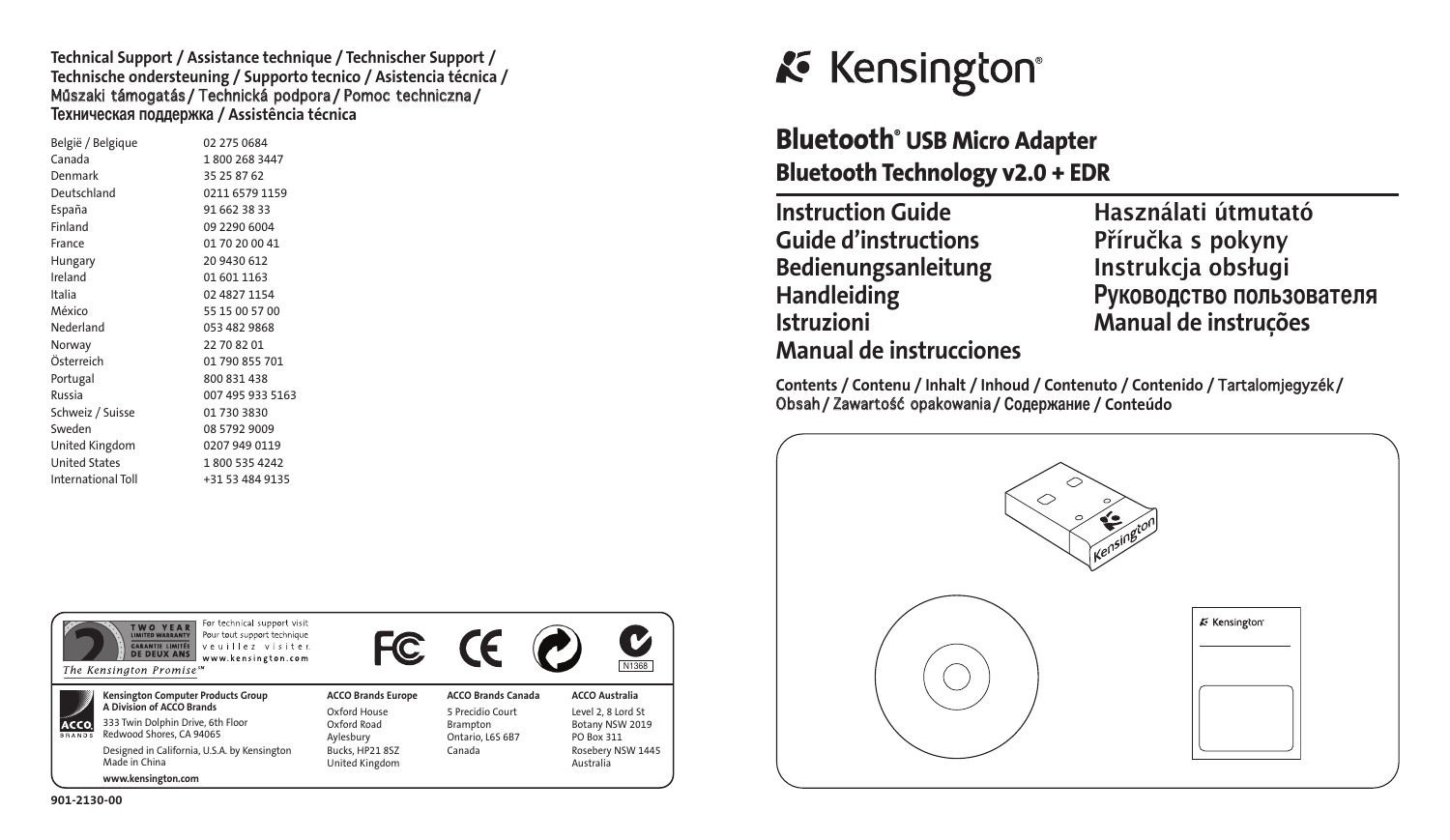**PC Compatibility:** PC or compatible computer running Windows® XP, Windows Vista™ or later, available USB 2.0 or 1.1 port. Works with most Bluetooth® v1.1, v1.2, v2.0 enabled devices.

**Compatibilité PC :** PC ou ordinateur compatible avec Windows® XP, Windows Vista™ ou ultérieures, port USB 2.0 ou 1.1 disponible. Compatible avec la plupart des périphériques Bluetooth® v1.1, v1.2, v2.0.

**PC-Kompatibilität:** PC oder kompatibler Computer mit verfügbarem USB 2.0- oder USB 1.1-Anschluss und dem Betriebssystem Windows® XP, Windows Vista™ oder höher. Verwendbar mit den meisten Bluetooth® v1.1-, v1.2- und v2.0-fähigen Geräten.

**Compatibiliteit met PC:** PC of compatibel systeem met Windows® XP, Windows Vista™ of recenter, vrije USB 2.0- of 1.1-poort. Werkt met de meeste van Bluetooth® v1.1, v1.2 of v2.0 voorziene apparaten.

**Compatibilità PC:** PC o computer compatibile con Windows® XP, Windows Vista™ o versione successiva, porta USB 2.0 o 1.1 disponibile. Funziona con la maggior parte dei dispositivi dotati di tecnologia Bluetooth® v. 1.1, 1.2, 2.0.

**Compatibilidad para PC:** PC o equipo compatible con Windows® XP, Windows Vista™ o posterior y puertos USB 2.0 o 1.1<br>disponibles. Funciona con la mayoría de los dispositivos provistos de Bluetooth® v1.1, v1.2, v2.0.

**PC-kompatibilitás:** Windows® XP, Windows Vista™ vagy újabb operációs rendszert futtató PC vagy kompatibilis számítógép, 2.0-ás USB vagy 1.1-es port. A Bluetooth® 1.1-es, 1.2-es, 2.0-ás verziót támogató eszközök többségével használható.

**Kompatibilita se standardem IBM:** Počítač standardu IBM nebo kompatibilní s nainstalovaným systémem Windows® XP, Windows Vista™ nebo novějším, dostupný port USB 2.0 nebo 1.1. Pracuje s většinou zařízení s povoleným rozhraním Bluetooth® v1.1, v1.2, v2.0.

**Kompatybilność z PC:** Komputery PC lub inne kompatybilne z systemem Windows® XP, Windows Vista™ lub nowszymi wersjami, z dostępnym portem USB 2.0 lub 1.1. Współpracuje z większością urządzeń obsługujących technologię Bluetooth<sup>®</sup> w wersii 1.1, 1.2 i 2.0.

Совместимость с ПК. Совместим с ПК под операционной системой Windows® XP, Windows Vista™ или более поздних версий с портом USB 2.0 или 1.1. Работает с большинством устройств, оснащенных Bluetooth® версий 1.1, 1.2, 2.0.

**Compatibilidade PC:** PC ou computador compatível, com o sistema operativo Windows® XP, Windows Vista™ ou posterior, e porta USB 2.0 ou 1.1. Funciona com a maioria dos dispositivos Bluetooth® v1.1, v1.2, v2.0.

**Getting Started / Démarrage / Erste Schritte / Aan de slag / Introduzione / Introducción /** Első lépések **/** Začínáme **/ Przygotowanie do pracy** / **риступая к работе / Introdução**



# **2**

Follow onscreen instructions. Suivez les instructions qui apparaissent à l'écran. Befolgen Sie die Anweisungen auf dem Bildschirm. Volg aanwijzingen op scherm. Seguire le istruzioni visualizzate sullo schermo. Siga las instrucciones en pantalla. Kövesse a képernyőn megjelenő utasításokat. Postupujte podle pokynů na obrazovce. Postępuj zgodnie ze wskazówkami wyświetlanymi na ekranie. -ледуйте инструкциям на экране. Siga as instruções no ecrã.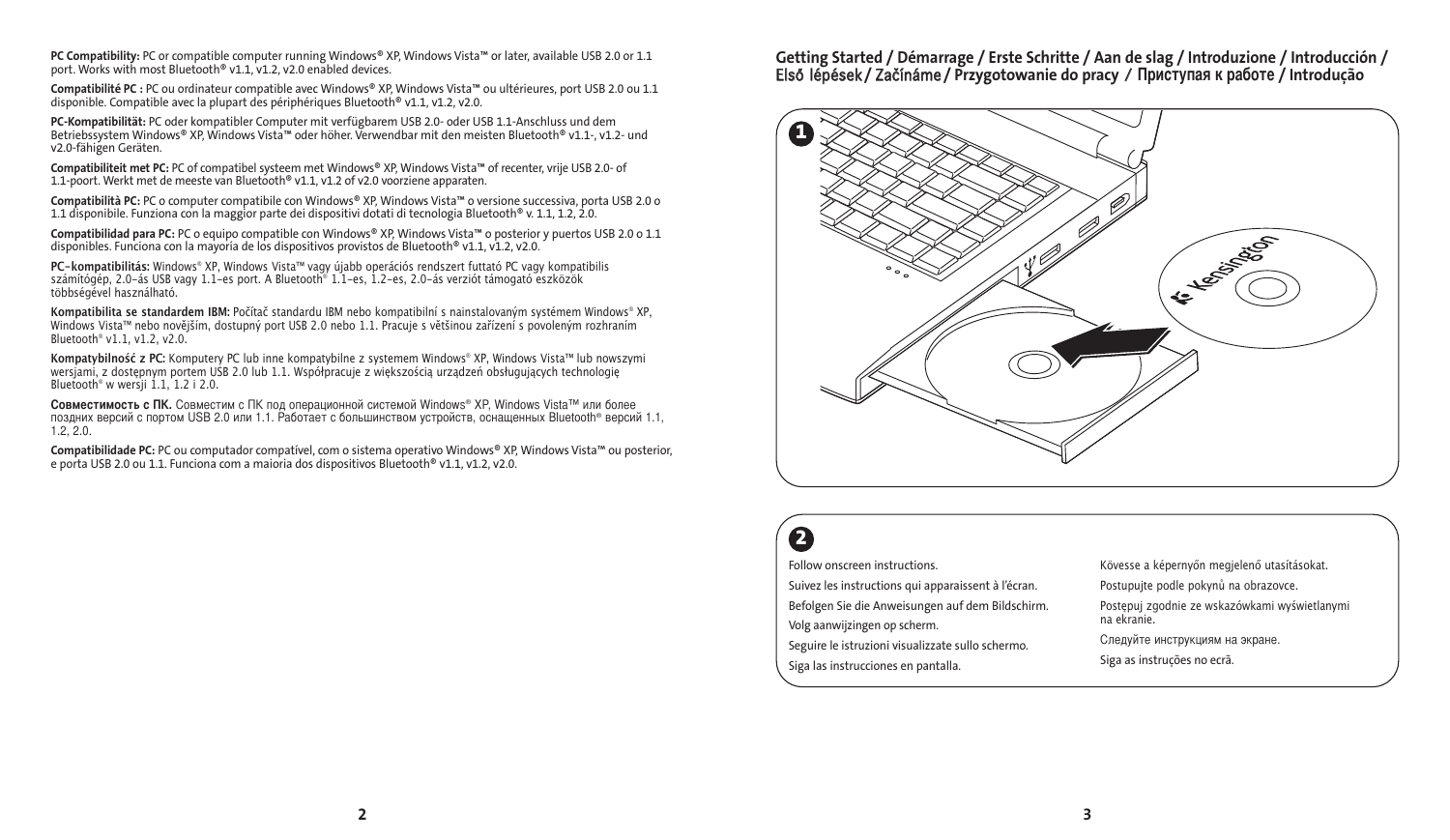

Insert the adapter when prompted by installation program. Reboot your computer if prompted.

Insérez l'adaptateur lorsque le programme d'installation vous y invite. Redémarrez votre ordinateur, si demandé.

Verbinden Sie den Adapter nach Aufforderung durch das Installationsprogramm mit dem Computer. Starten Sie den Computer neu, wenn Sie dazu aufgefordert werden.

Sluit de adapter aan wanneer het installatieprogramma daarom vraagt. Start uw computer opnieuw op wanneer u daarom wordt gevraagd.

Inserire l'adattatore quando richiesto dal programma di installazione. Riavviare il computer se richiesto.

Inserte el adaptador cuando se lo pida el programa de instalación. Reinicie el ordenador cuando se le indique. Helyezze be az adaptert, amikor a telepítőprogram kéri. Indítsa újra a számítógépet, ha szükséges.

Po zobrazení výzvy instalačního programu připojte adaptér. Zobrazí-li se výzva, restartujte počítač.

Włóż adapter do gniazda, gdy program instalacyjny wyświetli odpowiedni komunikat. Uruchom ponownie komputer, jeśli na ekranie pojawi się odpowiedni komunikat.

Вставьте адаптер, когда программа установки выдаст соответствующее сообщение. Перезагрузите компьютер в случае появления на экране сообщения о перезагрузке.

Introduza o adaptador quando lhe for solicitado pelo programa de instalação. Reinicie o computador se lhe for solicitado.

# **4**

For information on connecting a Bluetooth device to your computer using the Kensington Bluetooth USB Micro Adapter, see the help section in the Bluetooth software.

Pour des informations sur la connexion d'un dispositif Bluetooth à votre ordinateur à l'aide du micro adaptateur USB Kensington Bluetooth, consultez le guide d'aide du logiciel Bluetooth.

Informationen zum Verbinden eines Bluetooth-Geräts mit Ihrem Computer unter Verwendung des Kensington Bluetooth USB Micro-Adapters finden Sie im entsprechenden Hilfeabschnitt der Bluetooth-Software.

Raadpleeg voor informatie over het aansluiten van het Bluetooth-apparaat op uw computer met behulp van de Kensington Bluetooth USB-microadapter de Help in de Bluetooth-software.

Per informazioni sulla connessione di un dispositivo Bluetooth al computer mediante l'adattatore Kensington Bluetooth USB Micro Adapter, vedere il manuale d'istruzioni fornito sul CD.

Para obtener información sobre cómo conectar un dispositivo bluetooth a su ordenador con la ayuda del microadaptador USB bluetooth de Kensington, vea la sección de ayuda del software de bluetooth.

Ha további információkat szeretne megtudni arról, hogyan lehet csatlakoztatni a Bluetooth-kompatibilis készüléket a számítógéphez a Kensington BluetoothUSB Micro Adapter segítségével, tekintse meg a Bluetooth szoftver súgóját.

Informace o připojování zařízení Bluetooth k počítači pomocí miniaturního adaptéru BluetoothUSB značky Kensington naleznete v části Nápověda softwaru Bluetooth.

Informacje na temat podłączania urządzenia Bluetooth do komputera za pomocą adaptera Kensington BluetoothUSB Micro Adapter znajdują się w części pomocy oprogramowania Bluetooth.

Более подробную информацию о подключении устройства Bluetooth к компьютеру с помощью адаптера Kensington Bluetooth USB Micro можно найти в разделе справки О Bluetooth.

Para obter informações sobre como ligar um dispositivo Bluetooth ao seu computador utilizando o micro adaptador USB Bluetooth da Kensington, consulte a secção de ajuda do software Bluetooth.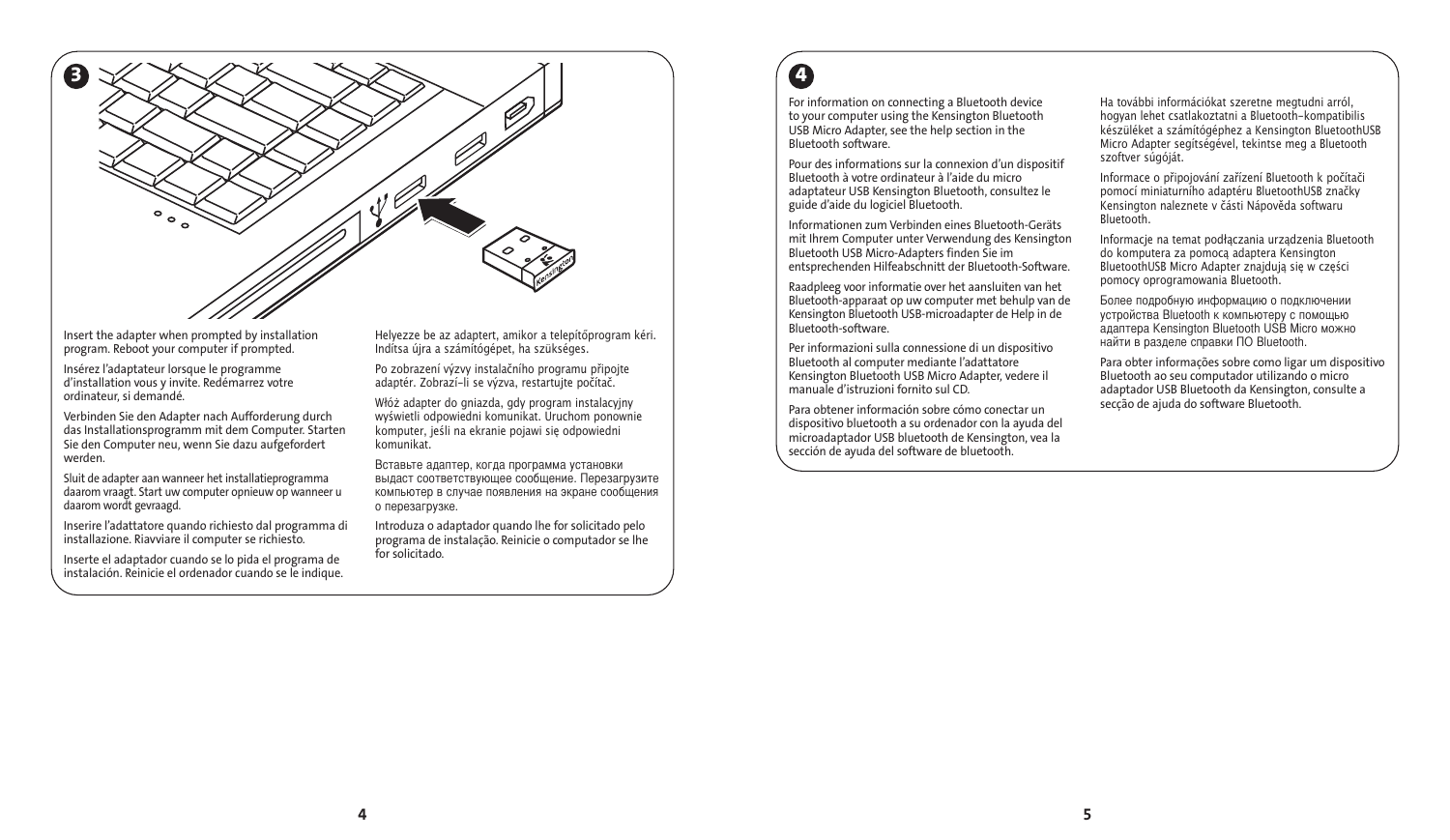#### **ENGLISH**

#### **Registering Your Kensington Product**

Register your Kensington product online at **www.kensington.com**.

### **Technical Support**

Technical support is available to all registered users of Kensington products. There is no charge for technical support except the cost of the phone call, and long distance charges where applicable. Technical Support Contact information can be found on the back page of this manual.

### **Technical Support Tips**

- You may find the answer to your problem in the Frequently Asked Questions (FAQ) section of the Support area on the Kensington Website: **www.support.kensington.com**.
- Call from a phone where you have access to your device
- Be prepared to provide the following information:
	- Name, address, and telephone number
	- The name of the Kensington product
	- Symptoms of the problem and what led to them

#### **Two-Year Limited Warranty**

KENSINGTON COMPUTER PRODUCTS GROUP ("KENSINGTON") warrants this product against defects in material and workmanship under normal use and service for two years from the original date of purchase. KENSINGTON, at its option, shall repair or replace the defective unit covered by this warranty. Please retain the dated sales receipt as evidence of the date of purchase. You will need it for any warranty service. In order to keep this limited warranty in effect, the product must have been handled and used as prescribed in the instructions accompanying this warranty. This limited warranty does not cover any damage due to accident, misuse, abuse or negligence. This limited warranty is valid only if the product is used with the equipment specified on the product box. Please check product box for details or call KENSINGTON technical support. This warranty does not affect any other legal rights you may have by operation of law. Contact KENSINGTON at **www.support.kensington.com** or at one of the technical support numbers listed below for warranty service procedures.

#### **DISCLAIMER OF WARRANTY**

EXCEPT FOR THE LIMITED WARRANTY PROVIDED HEREIN, TO THE EXTENT PERMITTED BY LAW, KENSINGTON DISCLAIMS ALL WARRANTIES, EXPRESS OR IMPLIED, INCLUDING ALL WARRANTIES OF MERCHANTABILITY AND/OR FITNESS FOR A PARTICULAR PURPOSE. TO THE EXTENT THAT ANY IMPLIED WARRANTIES MAY NONETHELESS EXIST BY OPERATION OF LAW, ANY SUCH WARRANTIES ARE LIMITED TO THE DURATION OF THIS WARRANTY.

SOME STATES/PROVINCES DO NOT ALLOW LIMITATIONS ON HOW LONG AN IMPLIED WARRANTY LASTS, SO THE ABOVE LIMITATIONS MAY NOT APPLY TO YOU.

#### **LIMITATION OF LIABILITY**

REPAIR OR REPLACEMENT OF THIS PRODUCT, AS PROVIDED HEREIN, IS YOUR EXCLUSIVE REMEDY. KENSINGTON SHALL NOT BE LIABLE FOR ANY SPECIAL, INCIDENTAL OR CONSEQUENTIAL DAMAGES, INCLUDING, BUT NOT LIMITED TO, LOST REVENUES, LOST PROFITS, LOSS OF USE OF SOFTWARE, LOSS OR RECOVERY OF DATA, RENTAL OF REPLACEMENT EQUIPMENT, DOWNTIME, DAMAGE TO PROPERTY, AND THIRD-PARTY CLAIMS, ARISING OUT OF ANY THEORY OF RECOVERY, INCLUDING WARRANTY, CONTRACT, STATUTORY OR TORT. NOTWITHSTANDING THE TERM OF ANY LIMITED WARRANTY OR ANY WARRANTY IMPLIED BY LAW, OR IN THE EVENT THAT ANY LIMITED WARRANTY FAILS OF ITS ESSENTIAL PURPOSE, IN NO EVENT WILL KENSINGTON'S ENTIRE LIABILITY EXCEED THE PURCHASE PRICE OF THIS PRODUCT. SOME STATES/PROVINCES DO NOT ALLOW THE EXCLUSION OR LIMITATION OF INCIDENTAL OR CONSEQUENTIAL DAMAGES, SO THE ABOVE LIMITATION OR EXCLUSION MAY NOT APPLY TO YOU. THIS WARRANTY GIVES YOU SPECIFIC LEGAL RIGHTS AND YOU MAY ALSO HAVE OTHER RIGHTS THAT VARY FROM STATE TO STATE AND PROVINCE TO PROVINCE.

# **Federal Communications Commission Radio Frequency Interference Statement**

Note: This equipment has been tested and found to comply with the limits for a Class B digital device, Pursuant to Part 15 of the FCC Rules. These limits are designed to provide reasonable protection against harmful interference in a residential installation. This equipment generates, uses and can radiate radio frequency energy and, if not installed and used in accordance with the instructions, may cause harmful interference to radio communications. However, there is no guarantee that interference will not occur in a particular installation. If this equipment does cause harmful interference to radio or television reception, which can be determined by turning the equipment off and on, the user is encouraged to try to correct the interference by one or more of the following measures:

- Reorient or relocate the receiving antenna.
- Increase the separation between the equipment and receiver.
- Connect the equipment into an outlet on a circuit different from that to which the receiver is connected.
- Consult the dealer or an experienced radio/TV technician for help.

**MODIFICATIONS:** Modifications not expressly approved by Kensington may void the user's authority to operate the device under FCC regulations and must not be made.

**SHIELDED CABLES:** In order to meet FCC requirements, all connections to equipment using a Kensington input device should be made using only the shielded cables provided.

### **FCC Declaration of Conformity Compliance Statement**

This product complies with Part 15 of the FCC rules. Operation is subject to the following two conditions: (1) This device may not cause harmful interference, and (2) This device must accept any interference received, including interference that may cause undesired operation. As defined in Section 2.909 of the FCC Rules, the responsible party for this device is Kensington Computer Product Group, 333 Twin Dolphin Drive, Redwood Shores, CA 94065,USA.

#### **Industry Canada Conformity Statement**

This device has been tested and found to comply with the limits specified in RSS-210. Operation is subject to the following two conditions: (1) This device may not cause interference, and (2) This device must accept any interference, including interference that may cause undesired operation of the device.

This Class [B] digital apparatus complies with Canadian ICES-003.

### **CE Declaration of Conformity**

Kensington declares that this product is in compliance with the essential requirements and other relevant provisions of applicable EC directives.

For Europe, a copy of the Declaration of Conformity for this product may be obtained by clicking on the *Compliance Documentation* link at **www.support.kensington.com**

### **The Following Information is Only for EU-member States:**



The use of the symbol indicates that this product may not be treated as household waste. By ensuring this product is disposed of correctly, you will help prevent potential negative consequences for the environment and human health, which could otherwise be caused by inappropriate waste handling of this product. For more detailed information about recycling of this product, please contact your local city office, your household waste disposal service or the shop where you purchased the product.

Kensington and ACCO name and design are registered trademarks of ACCO Brands. The Kensington Promise is a service mark of ACCO Brands. Bluetooth is a trademark of Bluetooth SIG, Inc. Windows Vista and the Windows logo are trademarks of the Microsoft group of companies. All other registered and unregistered trademarks are the property of their respective owners. © 2007 Kensington Computer Products Group, a division of ACCO Brands. Any unauthorized copying, duplicating, or other reproduction of the contents hereof is prohibited without written consent from Kensington Computer Products Group. All rights reserved. 9/07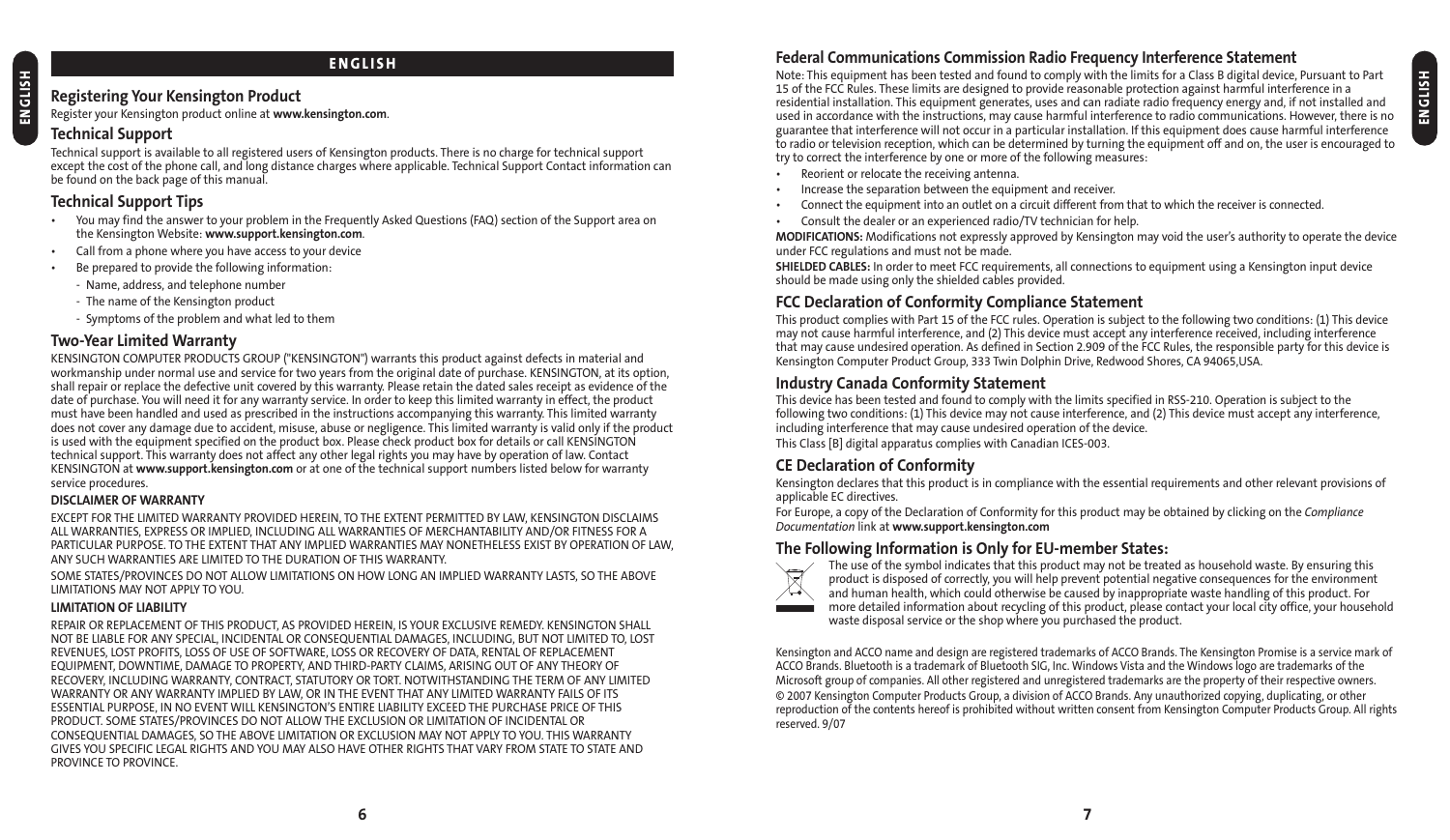### **FRANÇAIS**

#### **Enregistrement de votre produit Kensington**

Enregistrez votre produit Kensington en ligne à l'adresse **www.kensington.com**.

#### **Assistance technique**

**FRANÇAIS**

Une assistance technique est disponible pour tous les utilisateurs de produits Kensington enregistrés. L'assistance technique est gratuite sauf en cas de déplacement longue distance, selon les tarifs applicables. Les coordonnées de l'assistance technique sont disponibles au dos de ce manuel.

### **Conseils d'assistance technique**

- Il se peut que vous trouviez une solution à votre problème dans la Foire aux questions (FAQ) de la rubrique Assistance du site Web de Kensington :**www.support.kensington.com**.
- Les informations suivantes vous seront demandées :
	- Nom, adresse et numéro de téléphone
	- Nom du produit Kensington
	- Symptômes du problème et faits qui en sont à l'origine

#### **Garantie limitée à 2 ans**

KENSINGTON COMPUTER PRODUCTS GROUP ("KENSINGTON") garantit ce produit contre tout vice matériel et de fabrication dans le cadre d'une utilisation normale pendant une durée de deux ans à compter de la date d'achat. KENSINGTON choisira, à sa discrétion, de réparer ou de remplacer l'unité défectueuse couverte par la présente garantie limitée. Veuillez conserver la facture comme preuve de la date d'achat. Elle vous sera nécessaire pour bénéficier de la garantie. Pour que la présente garantie limitée soit valable, le produit devra être manipulé et utilisé comme indiqué dans les instructions fournies avec la présente garantie. Cette garantie limitée ne couvre pas les dommages dus à un accident, à une mauvaise utilisation, à un abus ou à une négligence. Elle n'est valide que si le produit est utilisé sur l'ordinateur ou le système spécifié sur la boîte du produit. Veuillez consulter les détails sur la boîte du produit ou appeler le service d'assistance KENSINGTON. Cette garantie n'affecte aucun autre droit légal que vous pouvez avoir par force de loi. Contactez KENSINGTON sur le site **www.support.kensington.com** ou en appelant l'un des numéros de l'assistance technique répertoriés ci-dessous pour en savoir plus sur les procédures de service sous garantie.

#### **DÉNI DE RESPONSABILITÉ**

À L'EXCEPTION DE LA GARANTIE FOURNIE ICI, DANS LES LIMITES AUTORISÉES PAR LA LOI, KENSINGTON DÉNIE TOUTE RESPONSABILITÉ, EXPRESSE OU IMPLICITE, Y COMPRIS TOUTE RESPONSABILITÉ DE QUALITÉ MARCHANDE ET/OU D'APTITUDE POUR UN USAGE PARTICULIER. DANS LA MESURE OU TOUTE GARANTIE IMPLICITE PEUT NEANMOINS EXISTER SELON LA LOI, TOUTES CES GARANTIES SONT LIMITÉES À LA DURÉE DE CETTE GARANTIE CERTAINS ÉTATS/PROVINCES N'AUTORISENT PAS LES LIMITATIONS SUR LA DURÉE D'UNE GARANTIE IMPLICITE. LES

LIMITATIONS REPRISES CI-DESSUS PEUVENT DONC NE PAS VOUS ÊTRE APPLICABLES.

#### **LIMITATION DE RESPONSABILITÉ**

LA RÉPARATION OU LE REMPLACEMENT DE CE PRODUIT, SELON LES CONDITIONS DE GARANTIE, CONSTITUENT VOTRE UNIQUE RECOURS. KENSINGTON NE POURRA EN AUCUN CAS ÊTRE TENU POUR RESPONSABLE DE DOMMAGES SPÉCIAUX, ACCIDENTELS OU INDIRECTS, Y COMPRIS, MAIS NON LIMITÉS À, DES PERTES DE REVENUS, DE BÉNÉFICES, UNE PERTE D'USAGE DE LOGICIEL, UNE PERTE DE DONNÉES, LA LOCATION D'ÉQUIPEMENT DE REMPLACEMENT, LES TEMPS D'IMMOBILISATION, DES DOMMAGES AUX BIENS ET DES RÉCLAMATIONS FAITES PAR DES TIERS, ISSUES DE QUELQUE THÉORIE DE DÉDOMMAGEMENT QUE CE SOIT, Y COMPRIS LA GARANTIE, LE CONTRAT, LÉGAL OU DÉLICTUEL. NONOBSTANT L'ÉCHÉANCE DE TOUTE GARANTIE LIMITÉE OU DE TOUTE GARANTIE IMPLICITE PAR FORCE DE LOI, OU DANS LE CAS OÙ CETTE GARANTIE LIMITÉE SORT DE SON OBJECTIF PRINCIPAL, L'ENTIÈRE RESPONSABILITÉ DE KENSINGTON NE POURRA EN AUCUN CAS EXCÉDER LE PRIX D'ACHAT DE CE PRODUIT. CERTAINS ÉTATS/PROVINCES N'AUTORISENT PAS L'EXCLUSION OU LA LIMITATION DES DOMMAGES ACCIDENTELS OU INDIRECTS, LA LIMITATION OU EXCLUSION MENTIONNÉE CI-DESSUS PEUT DONC NE PAS VOUS ÊTRE APPLICABLE. CETTE GARANTIE VOUS DONNE DES DROITS LÉGAUX SPÉCIFIQUES ET VOUS POUVEZ ÉGALEMENT BÉNÉFICIER D'AUTRES DROITS QUI DIFFÈRENT D'UN ÉTAT À L'AUTRE ET D'UNE PROVINCE À L'AUTRE.

#### **Déclaration de la Commission fédérale des communications (FCC) sur l'interférence des fréquences radio**

Ce périphérique a été "testé et déclaré conforme aux limitations s'appliquant aux périphériques numériques de classe B, conformément à l'article 15 de la réglementation de la FCC. Ces restrictions ont pour but d'offrir une protection raisonnable contre toute interférence nuisible dans une installation résidentielle. Cet appareil peut produire, utiliser et émettre des fréquences radio. S'il n'est pas installé ni utilisé conformément aux instructions, il risque d'engendrer des interférences nuisibles aux communications radio.

Tout risque d'interférences ne peut toutefois pas être entièrement exclu. Si cet équipement provoque des interférences avec la réception de la radio ou de la télévision (à déterminer en allumant puis éteignant l'équipement), vous êtes invité à y remédier en prenant une ou plusieurs des mesures citées ci-dessous :

- Réorienter ou déplacer l'antenne de réception.
- Éloigner l'équipement du récepteur.
- Connecter l'appareil sur une prise appartenant à un circuit différent de celui auquel est branché le récepteur.
- Consulter le revendeur ou un technicien radio/TV expérimenté.

**MODIFICATIONS :** les modifications qui n'ont pas été explicitement approuvées par Kensington peuvent annuler votre autorisation d'utiliser l'appareil dans le cadre des réglementations FCC et sont expressément interdites.

**CABLES BLINDES :** afin d'être reconnues conformes à la réglementation FCC, toutes les connexions établies sur un équipement utilisant un périphérique d'entrée Kensington doivent être effectuées uniquement à l'aide des câbles blindés fournis.

#### **Déclaration de conformité FCC**

Ce produit est conforme à la section 15 de la réglementation FCC. Son utilisation est soumise aux deux conditions suivantes : (1) il ne doit pas provoquer d'interférences gênantes et (2) il doit tolérer les interférences reçues, notamment celles susceptibles d'en perturber le fonctionnement. Comme défini dans la Section 2.909 du règlement FCC, la partie responsable pour ce périphérique est Kensington Computer Products Group, 333 Twin Dolphin Drive, Sixth Floor, Redwood Shores, CA 94065, Etats-Unis.

#### **Déclaration de conformité d'Industrie Canada**

Ce périphérique a été testé et reconnu conforme aux limites spécifiées dans RSS-210. Son utilisation est soumise à deux conditions : (1) Ce périphérique ne doit pas engendrer d'interférences et (2) Ce périphérique doit accepter toute interférence, y compris des interférences pouvant entraîner des opérations non souhaitées du périphérique. Cet appareil numérique de classe [B] est conforme à la norme canadienne ICES-003.

#### **DÉCLARATION DE CONFORMITÉ CE**

Kensington déclare que ce produit est conforme aux principales exigences et aux autres dispositions des directives CE applicables.

Vous pouvez obtenir une copie de la *Déclaration de conformité* sur le site **www.support.kensington.com**.

#### **Les informations suivantes sont applicables uniquement dans les pays membres de l'Union Européenne :**



L'utilisation de ce symbole indique que ce produit ne peut pas être traité comme un déchet ménager ordinaire. En vous débarrassant de ce produit dans le respect de la réglementation en vigueur, vous contribuez à éviter les effets négatifs potentiels sur l'environnement et sur la santé humaine. Pour plus de détails sur le recyclage de ce produit, veuillez consulter le service municipal compétent, le service de ramassage des ordures ou le revendeur du produit.

Kensington et ACCO sont des marques déposées d'ACCO Brands. The Kensington Promise est une marque de service d'ACCO Brands. Toutes les autres marques déposées ou non sont la propriété de leurs détenteurs respectifs. Les logos et la marque de mot Bluetooth appartiennent à Bluetooth SIG, Inc. et ces marques sont utilisés par Kensington sous licence. Windows XP et Windows Vista sont des marques déposées de Microsoft Corporation. Macintosh et Mac sont des marques déposées d'Apple, Inc. © 2007 Kensington Computer Products Group, une division d'ACCO Brands. Toute copie, duplication ou autre reproduction non autorisée du contenu de ce manuel est interdite sans le consentement écrit de Kensington Computer Products Group. Tous droits réservés. 9/07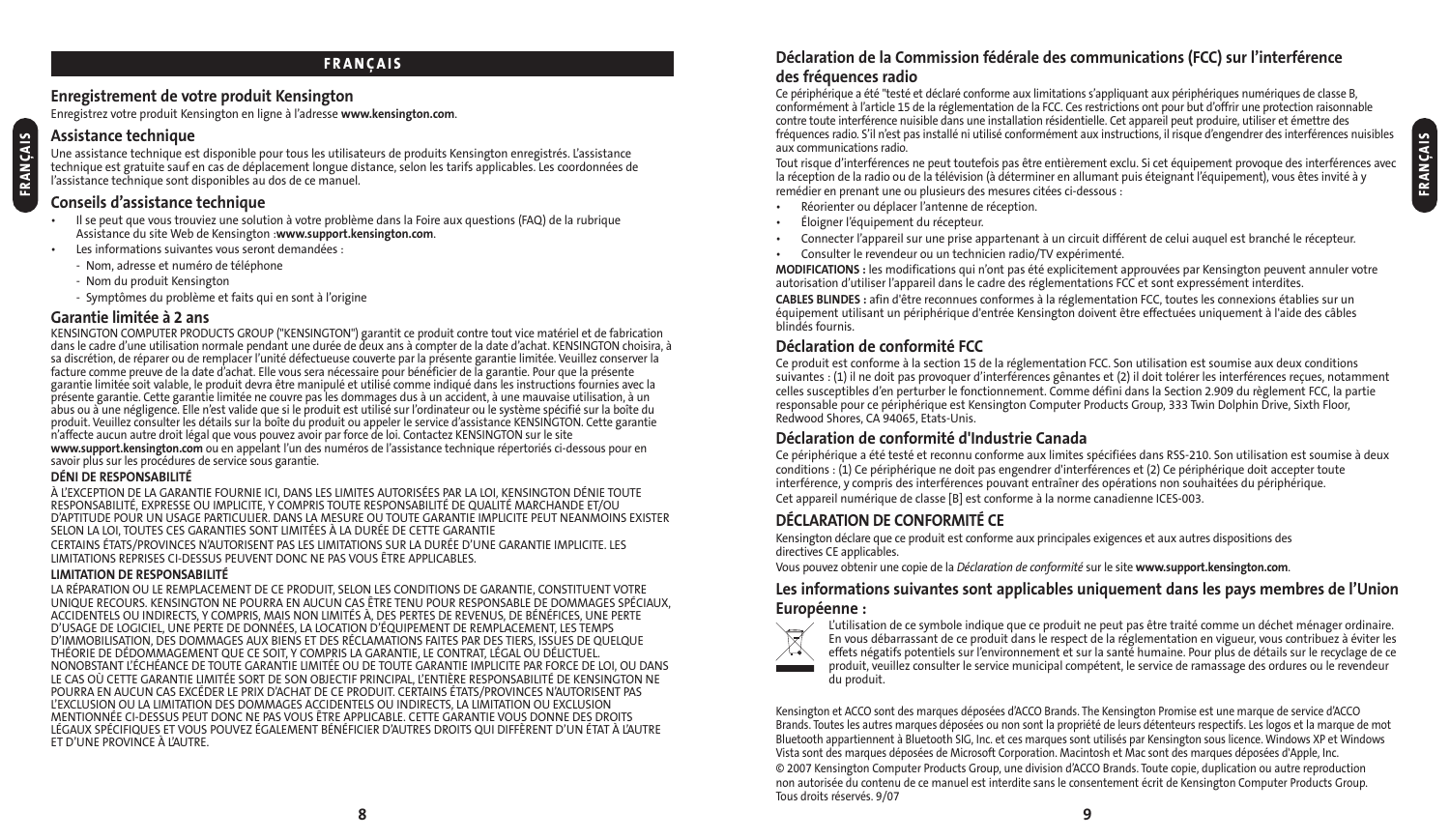#### **DEUTSCH**

#### **Registrieren Ihres Kensington-Produkts**

Registrieren Sie Ihr Kensington-Produkt online unter **www.kensington.com**.

#### **Technischer Support**

Alle registrierten Benutzer von Kensington-Produkten erhalten technische Unterstützung.

Mit Ausnahme von Gesprächsgebühren bzw. eventuellen Ferngesprächsgebühren entstehen keine Kosten für die technische Unterstützung.

Die Kontaktinformationen zur technischen Unterstützung sind der Rückseite dieser Bedienungsanleitung zu entnehmen.

# **Technical Support Tips**

Hinweise zur technischen Unterstützung

- Viele Probleme lassen sich bereits mithilfe der "Häufig gestellten Fragen" (Frequently Asked Questions, (FAQ)) im Unterstützungsbereich auf der Kensington-Website lösen: **www.support.kensington.com**.
- Benutzen Sie für Anrufe ein Telefon, von dem aus Sie Zugriff auf das Gerät haben.
- Bereiten Sie folgende Informationen vor:
	- Name, Anschrift, Telefonnummer
	- Bezeichnung des Kensington-Produkts
	- Symptome des Problems und Ursachen

#### **2 Jahre beschränkte Garantie**

Die KENSINGTON COMPUTER PRODUCTS GROUP ("KENSINGTON") garantiert für dieses Produkt für die Dauer von zwei Jahren ab Kaufdatum Mängelfreiheit unter normalen Einsatz- und Wartungsbedingungen.

KENSINGTON hat die Möglichkeit, die von dieser beschränkten Garantie abgedeckte Einheit zu reparieren oder auszutauschen. Bitte bewahren Sie die Rechnung als Beleg für das Kaufdatum auf. Dies ist für eventuelle Garantieansprüche erforderlich. Die Garantie wird nur gewährt, wenn das Produkt gemäß den dieser beschränkten Garantie beigefügten Bedienungshinweisen verwendet wird. Diese beschränkte Garantie deckt keine Schäden ab, die auf Unfälle, Missbrauch, Anwendungsfehler oder Fahrlässigkeit zurückzuführen sind. Diese beschränkte Garantie ist nur gültig, wenn das Produkt mit den auf der Verpackung des Produkts angegebenen Geräten verwendet wird. Detaillierte Informationen finden Sie auf der Verpackung des Produkts. Sie können sich auch mit der technischen Unterstützung von KENSINGTON in Verbindung setzen. Diese Garantie betrifft nicht bestimmte Rechte, die Sie eventuell gemäß gesetzlicher Vorschriften haben. Wenden Sie sich unter **www.support.kensington.com** an KENSINGTON oder rufen Sie eine der unten aufgeführten Telefonnummern des technischen Supports an, um Informationen zum Garantie-Service-Verfahren zu erhalten.

#### **HAFTUNGSAUSSCHLUSS**

ABGESEHEN VON DEN HIER BESCHRIEBENEN BESCHRÄNKTEN GARANTIELEISTUNGEN ÜBERNIMMT KENSINGTON IM RAHMEN DER GELTENDEN GESETZLICHEN BESTIMMUNGEN KEINERLEI WEITERE EXPLIZITE ODER IMPLIZITE HAFTUNG. DIES ERSTRECKT SICH AUCH AUF JEGLICHE HAFTUNG BEZÜGLICH DER HANDELBARKEIT UND/ODER DER EIGNUNG FÜR BESTIMMTE ZWECKE. IM RAHMEN JEGLICHER IMPLIZITER HAFTUNG, DIE DESSEN UNGEACHTET AUS GESETZLICHEN VORSCHRIFTEN BESTEHT, BESCHRÄNKEN SICH DIESE GARANTIELEISTUNGEN AUF DIE DAUER DIESER GARANTIE. BESTIMMTE BUNDESSTAATEN/PROVINZEN LASSEN DIE BESCHRÄNKUNG HINSICHTLICH DES GEWÄHRLEISTUNGSZEITRAUMS NICHT ZU, SODASS DIE OBEN GENANNTEN EINSCHRÄNKUNGSKLAUSELN FÜR SIE MÖGLICHERWEISE NICHT RELEVANT SIND.

#### **HAFTUNGSBESCHRÄNKUNG**

IHRE RECHTE BESCHRÄNKEN SICH AUF DIE REPARATUR ODER DEN ERSATZ DIESES PRODUKTS IM LIEFERZUSTAND. KENSINGTON ÜBERNIMMT KEINE HAFTUNG FÜR JEGLICHE SPEZIELLE, BEILÄUFIG ENTSTANDENE ODER FOLGESCHÄDEN, INKLUSIVE, ABER NICHT BESCHRÄNKT AUF, ERTRAGSEINBUSSEN, GEWINNEINBUSSEN, EINSCHRÄNKUNGEN BEI DER VERWENDUNG DER SOFTWARE, VERLUST ODER WIEDERHERSTELLUNG VON DATEN, KOSTEN FÜR ERSATZEINRICHTUNGEN, AUSFALLZEITEN, SACHSCHÄDEN UND FORDERUNGEN DRITTER, INFOLGE VON U. A. AUS DER GARANTIE ERWACHSENDEN, VERTRAGLICHEN, GESETZLICHEN ODER SCHADENERSATZRECHTLICHEN WIEDERHERSTELLUNGSANSPRÜCHEN. UNGEACHTET ANDERER BESCHRÄNKTER ODER PER GESETZ IMPLIZITER GARANTIEBESTIMMUNGEN ODER FÜR DEN FALL, DASS DIE BESCHRÄNKTE GEWÄHRLEISTUNG NICHT GILT, BESCHRÄNKT SICH DER HAFTUNGSUMFANG VON KENSINGTON AUF DEN KAUFPREIS DES PRODUKTS. IN EINIGEN BUNDESSTAATEN/PROVINZEN IST DER AUSSCHLUSS ODER DIE BESCHRÄNKUNG VON BEILÄUFIG ENTSTANDENEN SCHÄDEN ODER FOLGESCHÄDEN NICHT ZULÄSSIG. IN DIESEM FALL

GELTEN DIE DAVON BETROFFENEN EINSCHRÄNKUNGEN ODER AUSSCHLÜSSE NICHT. DIESE BESCHRÄNKTE GARANTIE GEWÄHRT IHNEN BESTIMMTE RECHTE; WEITERE ZUSÄTZLICHE RECHTE KÖNNEN ZWISCHEN BUNDESSTAATEN UND PROVINZEN ABWEICHEN.

### **Federal Communications Commission Radio Frequency Interference Statement**

Hinweis: Dieses Gerät erfüllt den Tests zufolge die Auflagen von digitalen Geräten der Klasse B entsprechend Part 15 der FCC-Vorschriften. Ziel dieser Vorschriften ist es, ungünstige Interferenzen in gebäudeinternen Installationen möglichst zu vermeiden. Das Gerät erzeugt, verwendet und sendet u. U. Funkfrequenzenergie aus. Bei unsachgemäßer Installation und Verwendung können Störungen auftreten.

In Einzelfällen sind Störungen jedoch generell nicht auszuschließen. Wenn das Gerät ein- und ausgeschaltete Einrichtungen stört, sollte der Anwender eine oder mehrere der folgenden Gegenmaßnahmen vornehmen:

- Ausrichtungsänderung oder Ortsänderung der Empfangsantenne
- Entfernungsänderung zwischen Gerät und Empfänger
- Umstecken des Geräts in eine andere Steckdose als die des Empfängers
- Befragen des Händlers oder eines erfahrenen Funk-/TV-Technikers

**ÄNDERUNGEN:** Nicht ausdrücklich durch Kensington genehmigte Änderungen können die Betriebszulassung des Geräts gemäß den FCC-Vorschriften ungültig werden lassen und müssen unterbleiben.

**GESCHIRMTE KABEL:** Entsprechend den FCC-Vorschriften sind alle Verbindungen zu anderen Geräten mit einem Kensington-Gerät ausschließlich über die mitgelieferten geschirmten Kabel vorzunehmen.

#### **FCC-Konformitätserklärung**

Dieses Produkt erfüllt die Auflagen gemäß Part 15 der FCC-Vorschriften. Der Betrieb erfolgt unter Einhaltung von zwei Bedingungen: (1) Das Gerät darf keine ungünstigen Interferenzen verursachen und (2) das Gerät muss alle eingehenden Interferenzen tolerieren, dies gilt auch für Interferenzen, die Betriebsstörungen verursachen. Gemäß Abschnitt 2.909 der FCC-Vorschriften ist die Kensington Computer Products Group, 333 Twin Dolphin Drive, Sixth Floor, Redwood Shores, CA 94065, USA, 800-535-4242, für das Gerät verantwortlich.

#### **Industry Canada Conformity Statement**

Dieses Gerät wurde getestet und erfüllt die in RSS-210 festgelegten Grenzwerte. Der Betrieb unterliegt den folgenden beiden Konditionen: (1) Das Gerät darf keine Interferenzen verursachen und (2) das Gerät muss alle eingehenden Interferenzen tolerieren, dies gilt auch für Interferenzen, die Betriebsstörungen des Geräts verursachen. Dieses digitale Gerät der Klasse [B] erfüllt die Auflagen des kanadischen ICES-003.

### **CE-KONFORMITÄTSERKLÄRUNG**

Kensington erklärt, dass dieses Produkt die wesentlichen Anforderungen und andere zutreffende Bestimmungen der geltenden EC-Vorschriften erfüllt.

Eine Kopie der *Konformitätserklärung* ist unter **www.support.kensington.com** erhältlich.

#### **Die folgenden Informationen betreffen nur Mitgliedsstaaten der EU:**



Die Verwendung des Symbols gibt an, dass dieses Produkt nicht als Hausmüll behandelt werden darf. Durch das Sicherstellen der korrekten Beseitigung dieses Produkts tragen Sie dazu bei, mögliche negative Auswirkungen auf die Umwelt und die Gesundheit von Menschen zu vermeiden, die anderenfalls bei ungeeigneter Beseitigung dieses Produkts hervorgerufen werden können. Detaillierte Informationen zur

Wiederverwertung dieses Produkts erhalten Sie bei den örtlichen Behörden, bei dem für Ihren Wohnsitz zuständigen Wertstoffverwerter bzw. dem Geschäft, in dem Sie dieses Produkt erworben haben.

Kensington, der Name ACCO und sein Design sind registrierte Handelsmarken von ACCO Brands. "The Kensington Promise" ist eine Dienstleistungsmarke von ACCO Brands. Alle anderen registrierten und nicht registrierten Handelsmarken sind Eigentum der jeweiligen Unternehmen. Die Bluetooth-Wortmarke und die Bluetooth-Logos sind Eigentum von Bluetooth SIG, Inc. und jegliche Verwendung dieser Marken durch Kensington geschieht unter Lizenz. Windows XP und Windows Vista sind eingetragene Marken der Microsoft Corporation. Macintosh und Mac sind eingetragene Marken von Apple, Inc.

© 2007 Kensington Computer Products Group, ein Bereich von ACCO Brands. Die unerlaubte Vervielfältigung, Duplizierung oder eine andere Form der Reproduktion von Inhalten hieraus ist ohne schriftliche Genehmigung durch die Kensington Technology Group untersagt. Alle Rechte vorbehalten. 9/07

**DEUTSCH**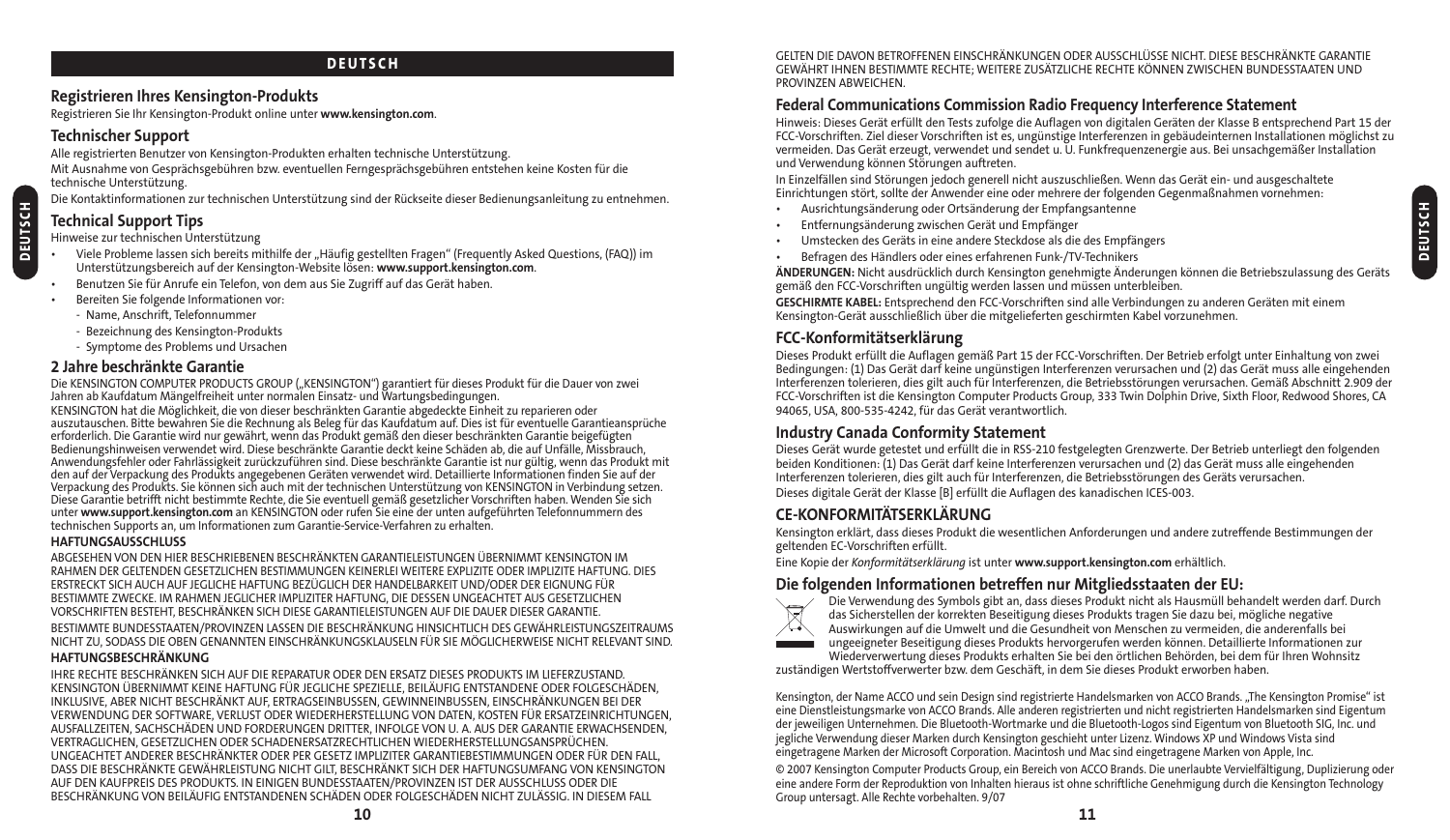#### **NEDERLANDS**

#### **Uw Kensington-product registreren**

Registreer uw Kensington-product online op **www.kensington.com**.

#### **Technische ondersteuning**

Technische ondersteuning is beschikbaar voor alle geregistreerde gebruikers van Kensington-producten. Technische ondersteuning is gratis, met uitzondering van de kosten van interlokale of internationale telefoongesprekken (indien van toepassing).

Contactinformatie voor technische ondersteuning treft u aan op de achterzijde van deze handleiding.

### **Tips voor technische ondersteuning**

- Voor een antwoord op een eventueel probleem kunt u terecht in de sectie Frequently Asked Questions (FAQ) in het gedeelte Support van de Kensington-website: **www.support.kensington.com**.
- Als u opbelt, dient u tevens toegang tot uw computer te hebben
- Zorg ervoor dat u de volgende informatie bij de hand hebt:
	- Naam, adres en telefoonnummer
	- De naam van het Kensington-product
	- Symptomen van het probleem en de oorzaak ervan

#### **Twee jaar beperkte garantie**

**NEDERLANDS**

NEDERLANDS

KENSINGTON COMPUTER PRODUCTS GROUP ("KENSINGTON") garandeert gedurende twee jaar na datum van aanschaf dat dit product bij normaal gebruik vrij is van defecten in materiaal en uitvoering. KENSINGTON heeft de keuze om het onder deze beperkte garantie vallende defecte apparaat te repareren of te vervangen. Bewaar het reçu met datum als bewijs van de datum van aankoop. Wellicht hebt u dit nodig voor service op basis van deze garantie. Voor de geldigheid van deze garantie moet het product zijn gehanteerd en gebruikt overeenkomstig de bij deze beperkte garantie behorende instructies. Deze beperkte garantie dekt geen eventuele schade als gevolg van een ongeluk, verkeerd of onjuist gebruik, of nalatigheid. Deze beperkte garantie is alleen geldig als het product wordt gebruikt in combinatie met de apparatuur die is aangegeven op de verpakking van het product. Lees de gegevens op de verpakking of neem contact op met Technische ondersteuning van KENSINGTON. Deze garantie laat de eventuele andere wettelijke rechten die u van rechtswege geniet, onverlet. Neem contact op met KENSINGTON op **www.support.kensington.com** of met een van de onderstaande nummers voor technische ondersteuning voor de procedures voor garantieservices.

#### **AFWIJZING VAN GARANTIE**

MET UITZONDERING VAN DE IN DIT DOCUMENT REEDS VERSTREKTE BEPERKTE GARANTIE EN BINNEN DE BEPERKINGEN VAN DE WET, WIJST KENSINGTON ALLE GARANTIES, EXPLICIET OF IMPLICIET, AF, INCLUSIEF ALLE GARANTIES TEN AANZIEN VAN VERKOOPBAARHEID EN/OF GESCHIKTHEID VOOR EEN BEPAALD DOEL, INZOVERRE DAT ENIGE IMPLICIETE GARANTIES TOCH VAN RECHSTWEGE BESTAAN, WORDEN DERGELIJKE GARANTIES BEPERKT TOT DE DUUR VAN DE ONDERHAVIGE GARANTIE.

BEPAALDE STATEN OF LANDEN STAAN GEEN BEPERKING TOE VAN DE DUUR VAN EEN IMPLICIETE GARANTIE, WAARDOOR DE BOVENSTAANDE BEPERKING MOGELIJK NIET OP U VAN TOEPASSING IS.

#### **BEPERKING VAN AANSPRAKELIJKHEID**

OP BASIS VAN HET BOVENSTAANDE HEBT U ALLEEN RECHT OP REPARATIE OF VERVANGING VAN DIT PRODUCT. KENSINGTON IS NIET AANSPRAKELIJK VOOR ENIGE BIJZONDERE, INCIDENTELE OF VERVOLGSCHADE, INCLUSIEF DOCH NIET BEPERKT TOT DERVING VAN INKOMSTEN, DERVING VAN WINSTEN, VERLIES VAN GEBRUIK VAN SOFTWARE, VERLIES OF HERSTEL VAN GEGEVENS, HUUR OF VERVANGING VAN APPARATUUR, UITVALTIJD, SCHADE AAN EIGENDOM EN CLAIMS VAN DERDEN, WELKE KUNNEN VOORTVLOEIEN UIT ENIGE THEORETISCHE BENADERING VAN HERSTEL, WAARONDER DIE MET BETREKKING TOT GARANTIE, CONTRACT, DE WET OF ONRECHTMATIGE DAAD. NIET TEGENSTAANDE DE GELDIGHEIDSDUUR VAN ENIGE BEPERKTE GARANTIE OF ENIGE GARANTIE OP BASIS VAN DE WET, OF INDIEN ENIGE BEPERKTE GARANTIE NIET VOLDOET AAN HAAR EIGENLIJKE DOEL, ZAL DE GEHELE AANSPRAKELIJKHEID VAN KENSINGTON NIMMER MEER BEDRAGEN DAN DE AANSCHAFPRIJS VAN DIT PRODUCT. IN BEPAALDE LANDEN EN STATEN IS DE UITSLUITING OF BEPERKING VAN INCIDENTELE OF VERVOLGSCHADE NIET TOEGESTAAN, WAARDOOR DE BOVENVERNOEMDE BEPERKING OF UITSLUITING MOGELIJK NIET OP U VAN TOEPASSING IS. DEZE BEPERKTE GARANTIE BIEDT U SPECIFIEKE WETTELIJKE RECHTEN, TERWIJL U TEVENS MOGELIJKE ANDERE RECHTEN GENIET, DIE VERSCHILLEN VAN LAND TOT LAND EN VAN REGIO TOT REGIO.

#### **Federal Communications Commission Radio Frequency Interference Statement (FCC - Verklaring over interferentie van radiofrequentie)**

Opmerking: Dit apparaat is getest en in overeenstemming bevonden met de beperkingen van digitaal apparaat van Klasse B, zulks ingevolge Deel 15 van de FCC-voorschriften. Deze beperkingen zijn ontwikkeld om een redelijke mate van bescherming te bieden tegen schadelijke interferentie bij installatie in een huiselijke omgeving. Door deze apparatuur wordt radiofrequentie-energie voortgebracht en verbruikt, en kan dit type energie worden uitgestraald. Als de apparatuur niet volgens de instructies wordt geïnstalleerd en gebruikt, kan deze schadelijke radiostoring veroorzaken. Er is echter geen garantie dat de storing niet zal optreden in een specifieke configuratie. Als deze apparatuur schadelijke

radio- of tv-storing veroorzaakt (u kunt dit controleren door de apparatuur uit en weer in te schakelen), probeert u het probleem te verhelpen door een of meer van de volgende maatregelen uit te voeren:

- Verplaats de ontvangstantenne of wijzig de richting ervan.
- Vergroot de afstand tussen het apparaat en de ontvanger.
- Sluit het apparaat aan op een stopcontact dat zich op een ander circuit dan de ontvanger bevindt.
- Neem contact op met de leverancier of een ervaren radio-/tv-technicus voor assistentie.

**WIJZIGINGEN** Wijzigingen die niet expliciet zijn goedgekeurd door Kensington, kunnen het recht van de gebruiker volgens de FCC-voorschriften om dit apparaat te bedienen, nietig maken en dienen dan ook niet te worden aangebracht. **AFGESCHERMDE KABELS:** Volgens de FCC-voorschriften moet de aansluiting op apparatuur met behulp van een Kensington-invoerapparaat bestaan uit de meegeleverde afgeschermde kabel.

#### **FCC-conformiteitsverklaring**

Dit product voldoet aan de eisen van Deel 15 van de FCC-richtlijnen. Het gebruik is onderworpen aan de volgende twee voorwaarden: (1) Het apparaat mag geen schadelijke radiostoring veroorzaken en (2) het apparaat moet alle ontvangen radiostoringen accepteren, inclusief radiostoring die de werking kan verstoren. Zoals bepaald in sectie 2.909 van de FCCvoorschriften ligt de verantwoordelijkheid voor dit apparaat bij Kensington Computer Products Group, 333 Twin Dolphin Drive, Sixth Floor, Redwood Shores, CA 94065, VS, +1-800-535-4242.

#### **Verklaring van conformiteit voor Canada**

Dit apparaat is getest en in overeenstemming bevonden met de beperkingen die zijn vermeld in RSS-210. De werking is onderhevig aan de volgende twee voorwaarden: (1) dit apparaat mag geen storing veroorzaken, en (2) dit apparaat moet alle storing accepteren, met inbegrip van storingen die een ongewenste werking van het apparaat kunnen veroorzaken. Dit digitale apparaat van Klasse [B] voldoet aan de Canadese ICES-003.

### **CE-VERKLARING VAN CONFORMITEIT**

Kensington verklaart dat dit product voldoet aan de essentiële vereisten en overige relevante bepalingen van toepassing zijnde EC-richtlijnen.

Een exemplaar van de conformiteitsverklaring is verkrijgbaar via **www.support.kensington.com**.

#### **De volgende informatie is alleen van toepassing op lidstaten van de EU:**



Het gebruik van het pictogram geeft aan dat dit product niet als huishoudelijk afval mag worden verwerkt. Door dit product op de juiste wijze weg te werpen, helpt u het voorkomen van mogelijke nadelige gevolgen voor het milieu en de volksgezondheid, die anders zou kunnen worden veroorzaakt door incorrecte afvalverwerking van dit product. Raadpleeg voor meer informatie over het recyclen van dit product de lokale overheid, de dient voor verwerking van huishoudelijk afval of de winkel waarin u dit product hebt aangeschaft.

Kensington en de naam en het ontwerp van ACCO zijn gedeponeerde handelsmerken van ACCO Brands. The Kensington Promise is een servicemerk van ACCO Brands. Alle overige gedeponeerde en niet-gedeponeerde handelsmerken zijn eigendom van hun respectievelijke eigenaars. Het Bluetooth-woordmerk en -logo zijn eigendom van Bluetooth SIG, Inc. en Kensington gebruikt deze merken onder licentie. Windows XP en Windows Vista zijn geregistreerde handelsmerken van Microsoft Corporation. Macintosh en Mac zijn geregistreerde handelsmerken van Apple, Inc.

© 2007 Kensington Computer Products Group, a division of ACCO Brands. Elke ongeautoriseerde vorm van kopiëren, dupliceren en reproductie anderszins is verboden als hiervoor geen schriftelijke toestemming is verleend door Kensington Computer Products Group. Alle rechten voorbehouden. 9/07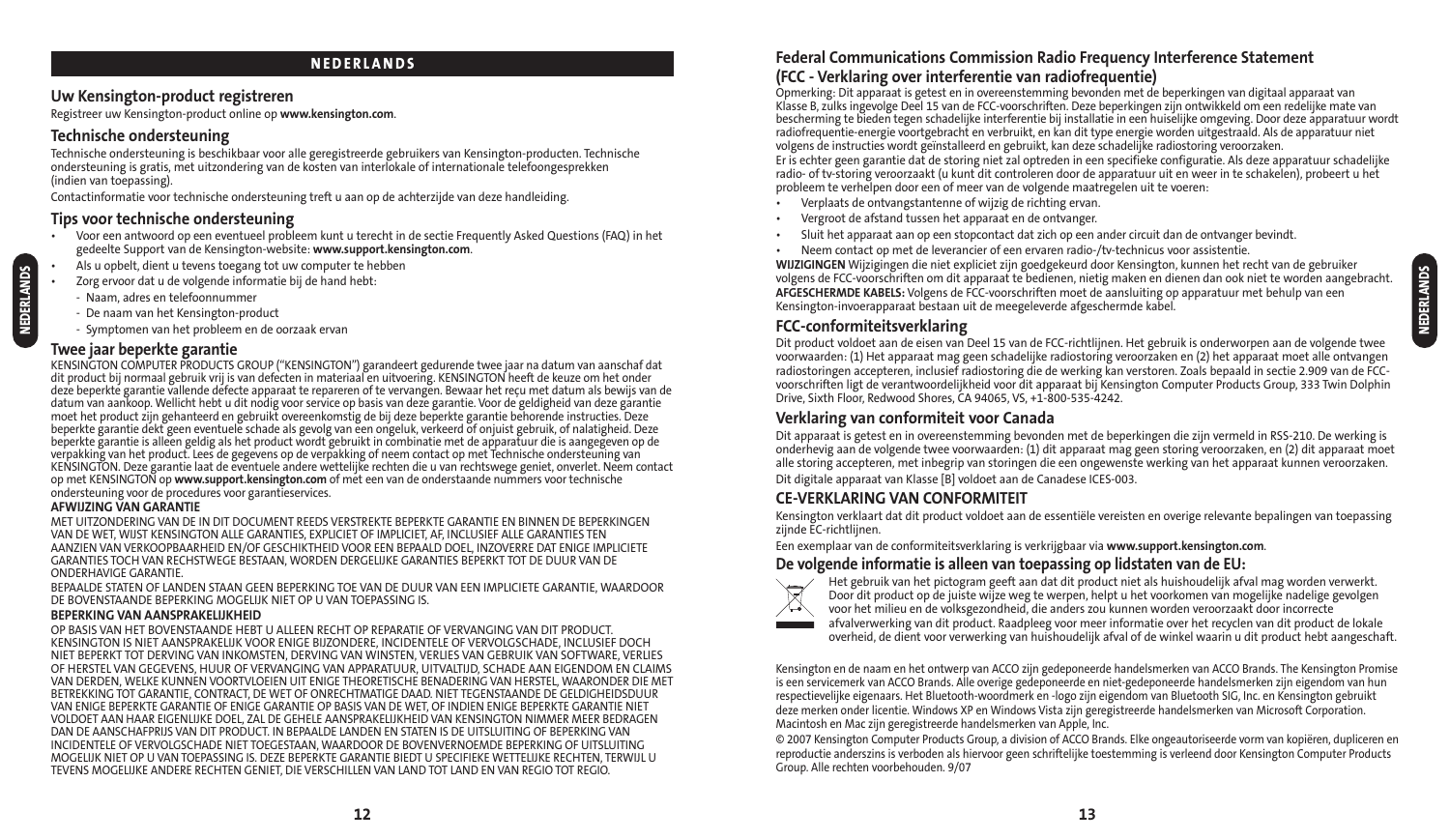#### **ITALIANO**

#### **Registrazione del prodotto Kensington acquistato**

Effettuare la registrazione in linea del prodotto Kensington acquistato sul sito **www.kensington.com**.

### **Supporto tecnico**

Per tutti gli utenti dei prodotti Kensington registrati è disponibile il supporto tecnico. Il servizio è gratuito salvo il costo della telefonata e l'addebito delle tariffe telefoniche interurbane, ove applicabili.

Sul retro di queste istruzioni sono riportate le informazioni per contattare il servizio di supporto tecnico.

## **Suggerimenti per il supporto tecnico**

- La soluzione al proprio problema potrebbe essere elencata nella sezione Frequently Asked Questions (FAQs) dell'area Support del sito Web di Kensington: **www.support.kensington.com**.
- Chiamare da un telefono vicino al dispositivo.
- Prepararsi a fornire le informazioni seguenti:
	- nome, indirizzo e numero di telefono;
	- nome del prodotto Kensington;
	- sintomi e causa del problema.

#### **Garanzia limitata di due anni**

KENSINGTON COMPUTER PRODUCTS GROUP ("KENSINGTON") garantisce i propri prodotti da difetti nei materiali e da errori umani in situazioni di uso normale per due anni dalla data di acquisto originale. KENSINGTON può, a propria discrezione, riparare o sostituire l'unità difettosa coperta dalla presente garanzia. Conservare lo scontrino come prova della data di acquisto, da utilizzare per qualsiasi servizio di garanzia. Per la validità della garanzia limitata è necessario che il prodotto sia stato maneggiato e utilizzato nelle modalità indicate nelle istruzioni accluse. La garanzia limitata è valida solo se il prodotto viene utilizzato con le apparecchiature specificate sulla confezione. Per ulteriori informazioni, fare riferimento alle indicazioni riportate sulla confezione o contattare il servizio di supporto tecnico KENSINGTON. Questa garanzia non ha effetto su eventuali altri diritti derivanti dalla legge in vigore. Contattare KENSINGTON visitando **www.support.kensington.com** o telefonando a uno dei numeri di supporto tecnico elencati di seguito per le procedure relative al servizio di garanzia.

#### **ESCLUSIONE DI GARANZIA**

**ITALIANO**

**ITALIANO** 

TRANNE PER LA GARANZIA LIMITATA QUI FORNITA, NELLA MISURA CONSENTITA DALLA LEGGE KENSINGTON ESCLUDE TUTTE LE GARANZIE, ESPRESSE O IMPLICITE, COMPRESE TUTTE LE GARANZIE DI COMMERCIABILITÀ E/O IDONEITÀ A SCOPI PARTICOLARI. NEL CASO IN CUI LA LEGGE IN VIGORE IMPONGA GARANZIE IMPLICITE, TALI GARANZIE SONO LIMITATE ALLA DURATA DELLA PRESENTE GARANZIA.

ALCUNE GIURISDIZIONI NON CONSENTONO LIMITAZIONI SULLA DURATA DI UNA GARANZIA IMPLICITA, QUINDI È POSSIBILE CHE LE SUDDETTE LIMITAZIONI NON SIANO APPLICABILI AL PROPRIO PAESE.

#### **LIMITI DI RESPONSABILITÀ**

LA RIPARAZIONE O LA SOSTITUZIONE DEL PRODOTTO NEI TERMINI QUI DESCRITTI È L'UNICO ED ESCLUSIVO RIMEDIO DISPONIBILE PER IL CLIENTE. KENSINGTON NON SARÀ RESPONSABILE IN CASO DI DANNI PARTICOLARI, INCIDENTALI O INDIRETTI, COMPRESI, MA NON SOLO, PERDITA DI GUADAGNI O PROFITTI, MANCATO UTILIZZO DEL SOFTWARE, PERDITA O RECUPERO DI DATI, NOLEGGIO DI ATTREZZATURE SOSTITUTIVE, TEMPO DI INATTIVITÀ, DANNI A PROPRIETÀ E RICHIESTE DI INDENNIZZO DA PARTE DI TERZI DERIVANTI DA QUALSIASI IPOTESI DI RECUPERO, COMPRESI GARANZIA, CONTRATTO, REGOLAMENTI O ATTI ILLECITI. A PRESCINDERE DAI TERMINI DI QUALSIASI GARANZIA LIMITATA O IMPLICITA PER LEGGE, O NEL CASO IN CUI UNA GARANZIA LIMITATA NON SODDISFI IL PROPRIO SCOPO ESSENZIALE, LA RESPONSABILITÀ DI KENSINGTON NON SARÀ MAI SUPERIORE AL PREZZO DI ACQUISTO DEL PRODOTTO. ALCUNE GIURISDIZIONI NON CONSENTONO L'ESCLUSIONE O LA LIMITAZIONE DI RESPONSABILITÀ PER DANNI INCIDENTALI O INDIRETTI, QUINDI È POSSIBILE CHE LA SUDDETTA LIMITAZIONE O ESCLUSIONE NON SIA APPLICABILE AL PROPRIO PAESE. QUESTA GARANZIA LIMITATA CONFERISCE AL CLIENTE DIRITTI LEGALI SPECIFICI. È POSSIBILE GODERE ANCHE DI ALTRI DIRITTI, VARIABILI A SECONDA DELLA GIURISDIZIONE.

# **Avviso sulle interferenze radio della Federal Communications Commission (FCC)**

Nota: Questo dispositivo è stato sottoposto a test ed è risultato conforme ai limiti dei dispositivi digitali di Classe B, ai sensi della Parte 15 delle norme FCC. Tali limiti sono progettati per fornire un'adeguata protezione da interferenze dannose in un ambiente residenziale. Questo dispositivo genera, utilizza e può emettere onde radio e, se non installato e utilizzato in conformità con le istruzioni, potrebbe causare interferenze dannose alle comunicazioni radio.

Non è comunque garantito che tali interferenze non possano verificarsi con installazioni particolari. Se il dispositivo causa interferenze dannose alla ricezione dei programmi radiofonici o televisivi, che può essere verificato spegnendolo e riaccendendolo, si consiglia di provare a eliminare l'interferenza adottando una o più misure indicate di seguito:

- cambiare l'orientamento o la posizione dell'antenna ricevente;
- allontanare il dispositivo dal ricevitore;
- collegare il dispositivo a una presa su un circuito diverso da quello a cui è collegato il ricevitore;
- contattare il rivenditore o un tecnico specializzato in sistemi radiotelevisivi.

**MODIFICHE:** qualsiasi modifica non espressamente approvata da Kensington può invalidare il diritto del cliente all'utilizzo del dispositivo in conformità con le norme FCC e non deve essere apportata.

**CAVI SCHERMATI:** per la conformità ai requisiti FCC, tutte le connessioni ad apparecchiature che utilizzino una periferica di input Kensington devono essere effettuate utilizzando esclusivamente i cavi schermati acclusi.

# **Dichiarazione di conformità FCC**

Il prodotto è conforme alla Parte 15 delle norme FCC. Il funzionamento del dispositivo è soggetto a due condizioni: (1) il dispositivo non può causare interferenze dannose e (2) il dispositivo deve accettare eventuali interferenze in ricezione, incluse quelle che potrebbero causarne un funzionamento indesiderato. Come stabilito dalla Sezione 2.909 delle norme FCC, la parte responsabile di questo dispositivo è Kensington Computer Products Group, 333 Twin Dolphin Drive, Sixth Floor, Redwood Shores, CA 94065, USA, +1 800-535-4242.

#### **Dichiarazione di conformità IC**

Il presente dispositivo è stato sottoposto a test ed è risultato conforme ai limiti specificati nella RSS-210. Il funzionamento del dispositivo è soggetto alle due seguenti condizioni: (1) il dispositivo non può causare interferenze e (2) il dispositivo deve accettare eventuali interferenze, incluse quelle che potrebbero causarne un funzionamento indesiderato.

Questa apparecchiatura di Classe [B] è conforme alla normativa canadese ICES-003.

# **DICHIARAZIONE DI CONFORMITÀ CE**

Kensington dichiara che questo prodotto è conforme ai requisiti essenziali e alle disposizioni delle "direttive CE applicabili".

Per una copia della *Dichiarazione di conformità*, andare all'URL **www.support.kensington.com**.

#### **Le informazioni seguenti riguardano esclusivamente gli stati membri dell'Unione Europea**



L'uso di questo simbolo indica che il prodotto non può essere trattato come rifiuto domestico. Garantendo un corretto smaltimento di questo prodotto si contribuisce a evitare potenziali danni all'ambiente e alla salute, che potrebbero altrimenti essere causati dallo smaltimento errato del prodotto. Per informazioni più dettagliate sul riciclaggio di questo prodotto, rivolgersi all'apposito ufficio locale, al servizio di smaltimento dei rifiuti domestici o al negozio in cui è stato acquistato il prodotto.

Kensington e il nome e il motivo ACCO sono marchi registrati di ACCO Brands. La Promessa Kensington è un marchio di servizio di ACCO Brands. Tutti gli altri marchi, registrati e non registrati, sono di proprietà dei rispettivi produttori. Il marchio e i loghi Bluetooth sono di proprietà di Bluetooth SIG, Inc. L'uso di tali marchi da parte di Kensington avviene dietro licenza. Windows XP e Windows Vista sono marchi registrati di Microsoft Corporation. Macintosh e Mac sono marchi registrati di Apple, Inc. © 2007 Kensington Computer Products Group, una divisione di ACCO Brands. È vietata la copia, la duplicazione o qualsiasi altra forma non autorizzata di riproduzione del contenuto del presente documento senza previo consenso scritto di Kensington Computer Products Group. Tutti i diritti riservati. 9/07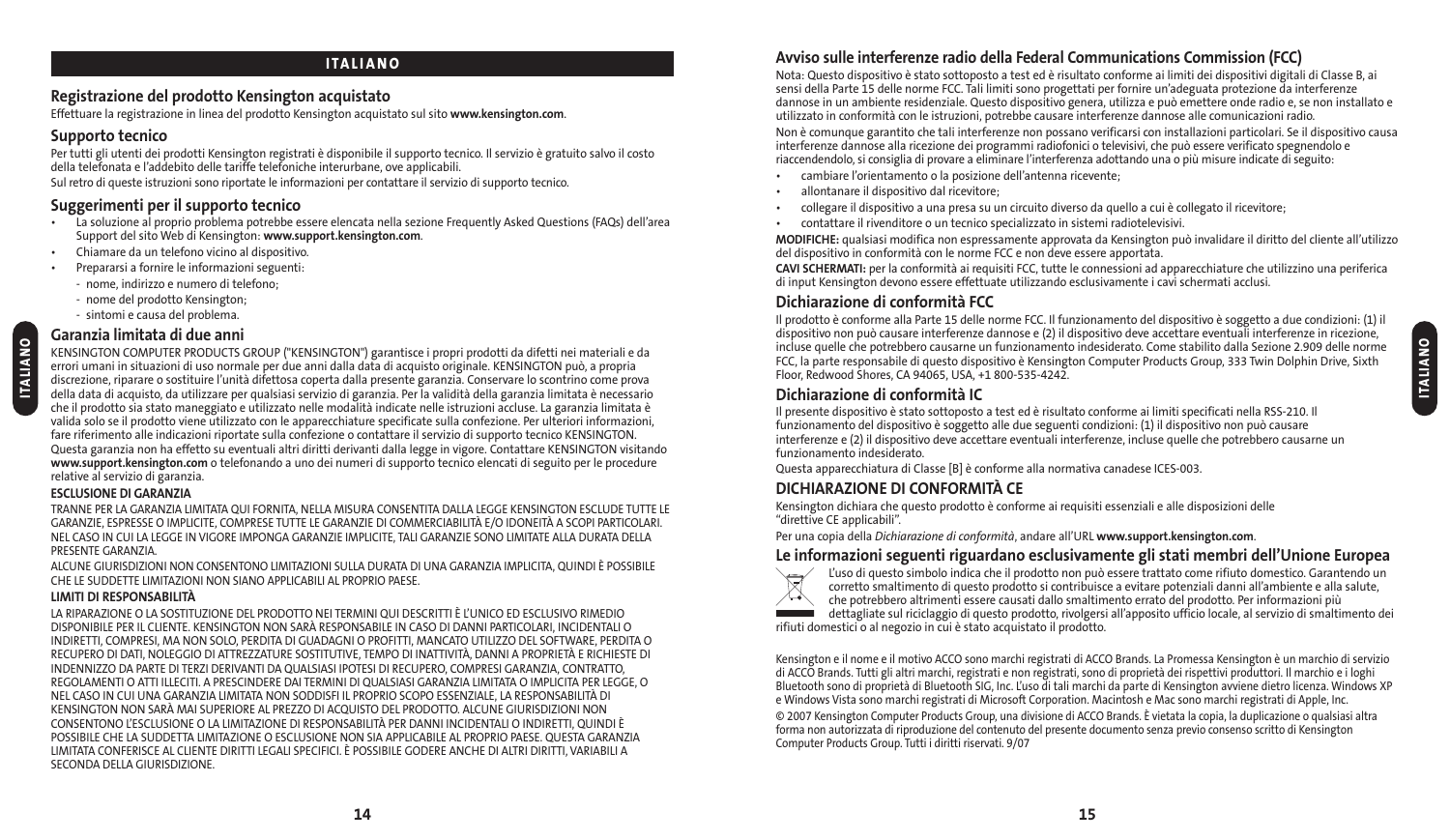## **ESPAÑOL**

### **Registro del producto Kensington**

Registre su producto Kensington en línea en **www.kensington.com**.

#### **Asistencia técnica**

Existe asistencia técnica para todos los usuarios registrados de los productos de Kensington. La asistencia técnica se presta de forma gratuita, excepto por la tarifa telefónica y los costes de llamada de larga distancia, si corresponde. Puede encontrar la información de contacto para asistencia técnica en el reverso del manual.

#### **Consejos de asistencia técnica**

- Es posible que encuentre la solución a su problema en la sección de preguntas más frecuentes del área de asistencia técnica (Support) del sitio web de Kensington: **www.support.kensington.com**.
- Llame desde un teléfono que le permita acceder al dispositivo
- Tenga la siguiente información a mano:
	- Nombre, dirección y número de teléfono
	- El nombre del producto de Kensington
	- Síntomas del problema y cómo se produjeron

#### **Garantía limitada de dos años**

KENSINGTON COMPUTER PRODUCTS GROUP ("KENSINGTON") garantiza este producto contra todo defecto de material o de fabricación en circunstancias normales de uso y de mantenimiento durante dos años a partir de la fecha de compra original. KENSINGTON podrá reparar o sustituir, según su criterio, la unidad defectuosa cubierta por la presente garantía limitada. Guarde el certificado de compra, que sirve de prueba de la fecha de compra. Lo necesitará para cualquier servicio cubierto por la garantía. Para hacer valer la garantía, el producto deberá haber sido manejado y utilizado conforme a las instrucciones que acompañan este documento. La presente garantía limitada no cubre ningún daño debido a un accidente, uso incorrecto, abuso o negligencia. La garantía limitada sólo será válida si se utiliza el producto en el equipo especificado en el embalaje del producto. Compruebe esta información en el embalaje o llame a asistencia técnica de KENSINGTON. Dicha garantía no afecta a ningún otro derecho legal contemplado por las legislaciones. Póngase en contacto con KENSINGTON en **www.support.kensington.com** o en alguno de los números de asistencia técnica señalados para conocer los procedimientos del servicio de garantía.

#### **RENUNCIA A LA GARANTÍA**

SALVO EN LO ESPECIFICADO EN LA PRESENTE GARANTÍA LIMITADA Y EN LA MEDIDA DE LO PERMITIDO POR LA LEY, KENSINGTON RENUNCIA A TODA GARANTÍA EXPRESA O IMPLÍCITA, INCLUIDA TODA GARANTÍA DE COMERCIALIZACIÓN E IDONEIDAD PARA UN FIN DETERMINADO. NO OBSTANTE Y EN LA MEDIDA EN QUE LA LEGISLACIÓN EXIJA LA EXISTENCIA DE ALGUNA GARANTÍA IMPLÍCITA, ÉSTA QUEDARÁ LIMITADA A LA DURACIÓN DE LA GARANTÍA.

ALGUNOS ESTADOS O PAÍSES NO PERMITEN LIMITACIONES SOBRE LA DURACIÓN DE UNA GARANTÍA IMPLÍCITA, POR LO CUAL LA LIMITACIÓN ARRIBA MENCIONADA NO SERÁ APLICABLE EN DICHO ESTADO O PAÍS.

#### **LIMITACIÓN DE RESPONSABILIDAD**

EL ÚNICO REMEDIO PROPORCIONADO AL USUARIO EN EL MARCO DE LA PRESENTE GARANTÍA SERÁ LA REPARACIÓN O LA SUSTITUCIÓN DEL PRODUCTO. KENSINGTON NO SERÁ RESPONSABLE DE NINGÚN DAÑO ESPECIAL, FORTUITO O CONSECUENTE, INCLUIDOS SIN LÍMITE ALGUNO PÉRDIDAS DE INGRESOS, PÉRDIDAS DE BENEFICIOS COMERCIALES, IMPOSIBILIDAD DE UTILIZAR EL SOFTWARE, PÉRDIDA O RECUPERACIÓN DE DATOS, ALQUILER O SUSTITUCIÓN DEL EQUIPO, INTERRUPCIÓN DEL TRABAJO, DAÑOS MATERIALES NI DE RECLAMACIONES DE TERCEROS SOBRE CUALQUIER BASE JURÍDICA DE REPARACIÓN DE DAÑOS, COMO GARANTÍA, CONTRATO, DISPOSICIÓN LEGAL O ACTO ILÍCITO. A PESAR DE LOS TÉRMINOS DE TODA GARANTÍA LIMITADA O GARANTÍA IMPLÍCITA CONTEMPLADA POR LA LEY, O EN EL CASO DE QUE LA GARANTÍA LIMITADA NO RESPONDA A SU PROPÓSITO ESENCIAL, LA RESPONSABILIDAD DE KENSINGTON NO SUPERARÁ EN NINGÚN CASO EL PRECIO DE COMPRA DEL PRESENTE PRODUCTO. ALGUNOS ESTADOS O PAÍSES NO PERMITEN LA EXCLUSIÓN O LIMITACIÓN DE LOS DAÑOS FORTUITOS O CONSECUENTES, EN CUYO CASO LA LIMITACIÓN O EXCLUSIÓN ARRIBA MENCIONADA NO SERÁ APLICABLE EN DICHO PAÍS O ESTADO. ESTA GARANTÍA LIMITADA LE CONCEDE DERECHOS LEGALES ESPECÍFICOS Y ES POSIBLE QUE POSEA TAMBIÉN OTROS DERECHOS, QUE PODRÁN VARIAR SEGÚN EL ESTADO Y EL PAÍS.

### **Declaración relativa a interferencias de radiofrecuencia de la Comisión Federal de Comunicaciones (EE. UU.)**

Nota: Este dispositivo respeta los límites exigidos a un dispositivo digital de Clase B, conforme al título 15 de la normativa de la Comisión Federal de Comunicaciones de EE. UU. (FCC). Estos límites se han establecido para proporcionar una protección razonable contra interferencias nocivas en instalaciones residenciales. El equipo genera, utiliza y puede radiar energía de radiofrecuencia y, si no se instala y utiliza con arreglo a las instrucciones, puede ocasionar interferencias nocivas en comunicaciones de radio.

Sin embargo, no existe garantía de que no se producirán interferencias en una instalación determinada. Si el equipo provoca interferencias nocivas en la recepción de radio o televisión, lo cual se puede determinar encendiendo y apagando el equipo, se señala al usuario que puede intentar corregir estas interferencias tomando alguna de las siguientes medidas:

- Vuelva a orientar o a ubicar la antena receptora.
- Aumente la separación entre el equipo y el receptor.
- Conecte el equipo a una toma de corriente situada en un circuito distinto al que está conectado el receptor.
- Pida ayuda a su distribuidor o a un técnico de radio o televisión.

**MODIFICACIONES:** toda modificación no aprobada expresamente por Kensington puede invalidar la autoridad del usuario para manejar el dispositivo según lo especificado en las reglamentaciones de la FCC y por ello no deberá realizarse. **CABLES BLINDADOS:** con el fin de cumplir los requisitos de la FCC, todas las conexiones a equipos por medio de un dispositivo de entrada de Kensington deben realizarse utilizando únicamente el cable blindado suministrado.

# **Enunciado de declaración de conformidad de la FCC**

Este producto cumple con el título 15 de la normativa de la FCC. Su funcionamiento está sujeto a dos condiciones: 1) El dispositivo no debe causar interferencias nocivas y 2) el dispositivo debe aceptar toda interferencia recibida, incluidas las interferencias que podrían ocasionar un funcionamiento no deseado. A tenor de lo expuesto en el apartado 2.909 de la normativa de la FCC, la responsabilidad del presente dispositivo corresponde a Kensington Computer Products Group, 333 Twin Dolphin Drive, Redwood Shores, CA 94065, EE. UU.

#### **Declaración de conformidad con Industry Canada**

Tras la realización de las pruebas pertinentes, se ha comprobado que este dispositivo cumple los límites especificados en RSS-210. Su funcionamiento está sujeto a las dos condiciones siguientes: 1) El dispositivo no debe causar interferencias y 2) el dispositivo debe aceptar toda interferencia recibida, incluidas las interferencias que podrían ocasionar un funcionamiento no deseado.

**ESPAÑOL**

Este aparato digital de Clase B cumple la ICES-003 canadiense.

# **DECLARACIÓN DE CONFORMIDAD DE LA CE**

Kensington declara que el presente producto cumple con los requisitos esenciales y otras disposiciones pertinentes de las directivas aplicables de la CE.

Podrá obtener una copia de la *declaración de conformidad* en **www.support.kensington.com**.

#### **La información siguiente sólo se aplica a los Estados miembros de la Unión Europea:**



La utilización del símbolo indica que el producto no se puede eliminar como cualquier otro residuo doméstico. Si garantiza la eliminación correcta del producto, contribuirá a prevenir eventuales consecuencias negativas para el medio ambiente y la salud humana las cuales podrían ser provocadas por la eliminación inadecuada del producto. Para obtener más información acerca del reciclaje del producto, póngase en contacto con las autoridades locales, el servicio de recogida de basuras o el establecimiento donde adquirió el producto.

El nombre y el diseño de Kensington y ACCO son marcas comerciales registradas de ACCO Brands The Kensington Promise es una marca de servicios de ACCO Brands Corporation. El resto de marcas comerciales, registradas y sin registrar, son propiedad de sus respectivos propietarios. La denominación y el logotipo Bluetooth son propiedad de Bluetooth SIG, Inc. y cualquier uso de dichas marcas por parte de Kensington se realiza bajo licencia. Windows XP y Windows Vista son marcas comerciales registradas de Microsoft Corporation. Macintosh y Mac son marcas comerciales registradas de Apple, Inc.

© 2007 Kensington Computer Products Group, división de ACCO Brands. Queda prohibida la copia, duplicación u otro tipo de reproducción no autorizado del contenido a que se refiere el presente documento sin la previa autorización escrita de Kensington Computer Products Group. Reservados todos los derechos. 9/07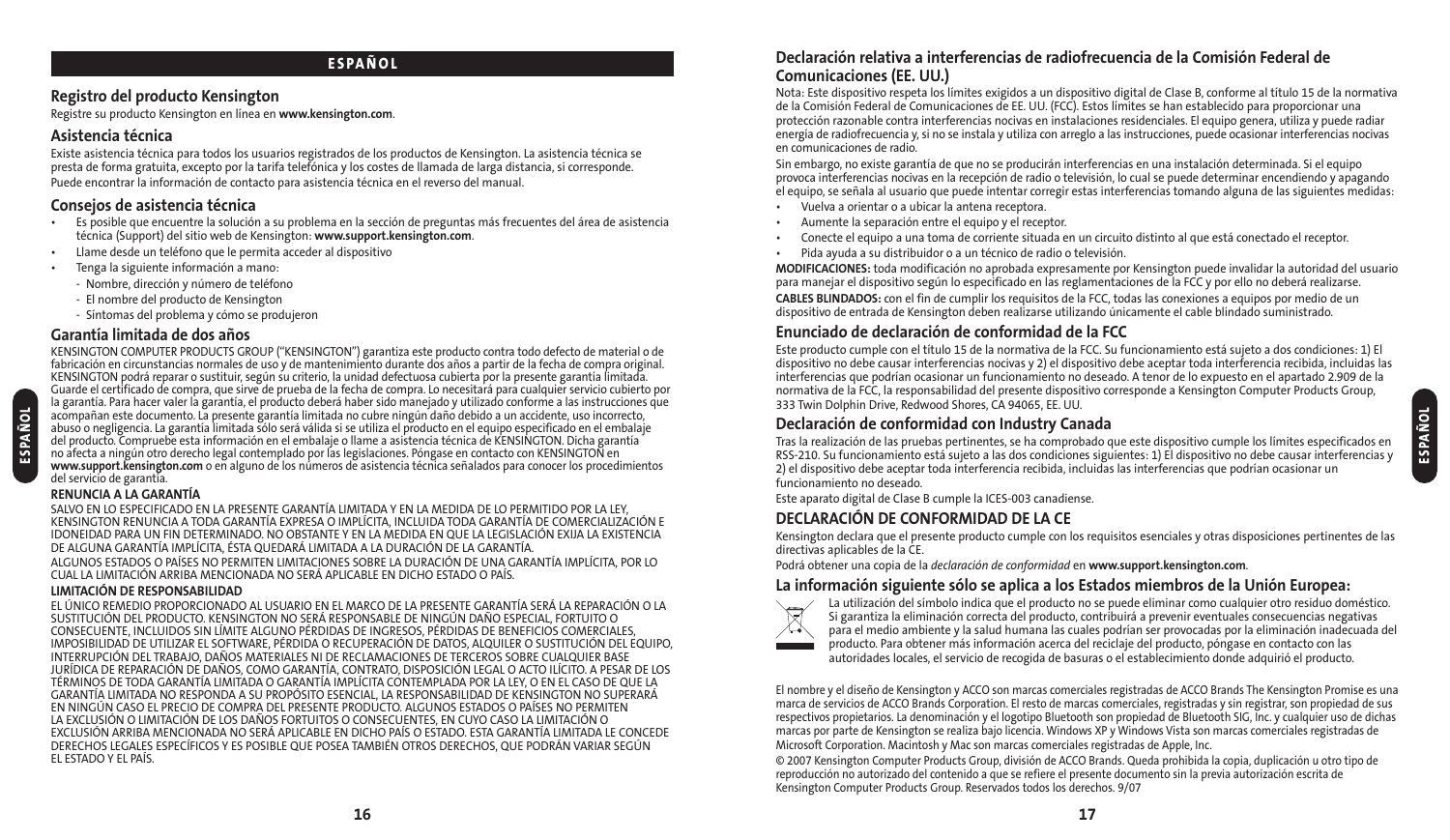# **MAGYAR**

#### Kensington-termékek regisztrálása

A Kensington-termékeket a következő webhelyen regisztrálhatja: **www.support.kensington.com**.

# Műszaki támogatás

A műszaki támogatást a Kensington-termékek összes regisztrált felhasználója igénybe veheti. A műszaki támogatás a telefonhívás (és az esetleges távolsági hívás) díját leszámítva nem jár költséggel. A műszaki támogatást nyújtó részleg kapcsolattartási adatai a kézikönyv hátoldalán találhatók.

### Műszaki támogatáshoz kapcsolódó tippek

- Elképzelhető, hogy a problémájára a megoldást megtalálja a "Gyakran feltett kérdések" című leírásban, amely a következő webhelyen található, a támogatást nyújtó részben: **www.support.kensington.com**.
- Telefonáljon egy olyan telefonról, amelyen hozzáfér az eszközhöz.
- Itt a következő adatokat kell megadnia:
	- Név, cím és telefonszám;
	- A Kensington-termék neve;
	- A problémára utaló jelek, illetve a problémát kiváltó tényezők.

# 2 évre szóló korlátozott garancia

A KENSINGTON COMPUTER PRODUCTS GROUP ("KENSINGTON") a vásárlás dátumától számított 2 éves időszakra garanciát biztosít a termék anyagából és kivitelezéséből fakadó hibák ellen. A KENSINGTON saját belátása szerint megjavíthatja vagy kicserélheti a meghibásodott garanciális egységet. Kérjük, őrizze meg a vásárlás dátumát bizonyító számlát. A garanciális szolgáltatásokhoz szüksége lesz rá. A korlátozott garancia csak akkor marad érvényes, ha a vásárló a garanciához mellékelt utasításokban előírtaknak megfelelően kezelte és használta a terméket. A korlátozott garanciavállalás a balesetből, helytelen használatból, rongálásból vagy gondatlanságból származó károkra nem terjed ki. Ez a korlátozott garancia csak akkor számít érvényesnek, ha a terméket a termék dobozán meghatározott berendezéssel együtt használják. A részletekért tekintse meg a termék dobozát, vagy forduljon a KENSINGTON műszaki támogatást nyújtó szakembereihez. Ez a jótállás nem befolyásolja a törvény által biztosított egyéb jogokat. A garanciális ügyintézés menetével kapcsolatban forduljon a KENSINGTON céghez a **www.kensington.com** címen vagy a lenti támogatási telefonszámok egyikén.

# **FELELŐSSÉG KIZÁRÁSA**

M A GY A R

AZ ITT BIZTOSÍTOTT KORLÁTOZOTT GARANCIÁT KIVÉVE A KENSINGTON A TÖRVÉNY ÁLTAL MEGENGEDETT MÉRTÉKBEN KIZÁR BÁRMINEMŰ EGYÉB KIFEJEZETT VAGY BELEÉRTETT GARANCIÁT, IDEÉRTVE AZ ÉRTÉKESÍTHETŐSÉGRE ÉS/VAGY EGY ADOTT CÉLRA VALÓ MEGFELELÉSRE VONATKOZÓ GARANCIÁT. AMENNYIBEN A TÖRVÉNYEK MŰKÖDÉSE KÖVETKEZTÉBEN MÉGIS LÉTEZNEK BELEÉRTETT GARANCIÁK, A VÉLT GARANCIÁK ÉRVÉNYESÍTÉSÉRE LEHETŐSÉGET ADÓ TÖRVÉNYBŐL KÖVETKEZŐ GARANCIÁK A JÓTÁLLÁS IDŐTARTAMÁRA KORLÁTOZÓDNAK.

NÉHÁNY ÁLLAM/TARTOMÁNY NEM ENGEDÉLYEZI A BELEÉRTETT GARANCIÁK ÉRVÉNYESSÉGI IDEJÉNEK KORLÁTOZÁSÁT, EZÉRT ELKÉPZELHETŐ, HOGY A FENTI KORLÁTOZÁS ÖNRE NEM VONATKOZIK.

#### **A FELELŐSSÉG KORLÁTOZÁSA**

A VÁSÁRLÓ KIZÁRÓLAG AZ ITT MEGHATÁROZOTT JAVÍTÁSRA VAGY CSERÉRE JOGOSULT. A KENSINGTON SEMMILYEN SPECIÁLIS, VÉLETLENSZERŰ VAGY KÖVETKEZMÉNYES KÁRÉRT NEM VÁLLAL FELELŐSSÉGET, KORLÁTOZÁS NÉLKÜL IDEÉRTVE A BEVÉTELI VESZTESÉGET, A PROFITVESZTESÉGET, A SZOFTVER HASZNÁLATÁBÓL, ADATVESZTÉSBŐL, AZ ADATOK HELYREÁLLÍTÁSÁBÓL, A CSEREBERENDEZÉS BÉRLÉSÉBŐL, A SZOLGÁLTATÁS SZÜNETELTETÉSÉBŐL SZÁRMAZÓ KÁROKAT, A BERENDEZÉST ÉRT KÁROKAT, ILLETVE HARMADIK FELEK BÁRMILYEN VISSZAÁLLÍTÁSI ELMÉLETBŐL SZÁRMAZÓ KÖVETELÉSEIT. IDEÉRTVE A GARANCIÁLIS, SZERZŐDÉSES, TÖRVÉNYEN ALAPULÓ VAGY SZERZŐDÉSEN KÍVÜLI KÖVETELÉSEKET. BÁRMINEMŰ KORLÁTOZOTT GARANCIA VAGY BÁRMILYEN TÖRVÉNY ÁLTAL VÉLELMEZETT GARANCIA IDŐTARTAMA, ILLETVE BÁRMINEMŰ KORLÁTOZOTT GARANCIA ALAPVETŐ CÉLJÁNAK KUDARCA ELLENÉRE A KENSINGTON SEMMILYEN KÖRÜLMÉNYEK KÖZÖTT NEM VÁLLAL FELELŐSSÉGET A TERMÉK VÉTELI ÁRÁT MEGHALADÓ MÉRTÉKBEN. NÉHÁNY ÁLLAM VAGY TARTOMÁNY NEM ENGEDÉLYEZI A VÉLETLENSZERŰ VAGY KÖVETKEZMÉNYES KÁROK KIZÁRÁSÁT VAGY KORLÁTOZÁSÁT, EZÉRT ELKÉPZELHETŐ, HOGY A FENTI KIZÁRÁS VAGY KORLÁTOZÁS ÖNRE NEM VONATKOZIK. A JELEN KORLÁTOZOTT GARANCIA MEGHATÁROZOTT JOGOKAT BIZTOSÍT ÖNNEK, EZENKÍVÜL A KÜLÖNBÖZŐ ÁLLAMOKTÓL VAGY TARTOMÁNYOKTÓL FÜGGŐEN EGYÉB JOGOKKAL IS RENDELKZHET.

# A Szövetségi Kommunikációs Bizottság rádiófrekvenciás interferenciára vonatkozó nyilatkozata

Megjegyzés: Az eszköz tesztelése után megállapították, hogy a Szövetségi Kommunikációs Bizottság szabályainak 15. része szerint megfelel a B osztályú digitális eszközökre vonatkozó korlátozásnak. Ezek a korlátozások úgy lettek kialakítva, hogy megfelelő védelmet nyújtsanak a lakossági berendezésekből származó káros interferenciák ellen. A jelen berendezés rádiófrekvenciás energiát generál, használ és sugároz ki, ezért ha nem az előírásoknak megfelelően van telepítve és használva, súlyos interferenciát okozhat a rádiókommunikációban.

Nincs rá garancia, hogy nem fordul elő interferencia egy adott berendezésben. Amennyiben a berendezés a rádiós vagy televíziós vételben káros interferenciát okoz, az interferencia megszüntetéséhez a következő módszereket lehet alkalmazni:

- A vételi antenna újratájolása vagy áthelyezése.
- A berendezés és a vételi egység közötti távolság növelése.
- A berendezés és a vételi egység eltérő áramkörön lévő aljzathoz való csatlakoztatása.
- Segítségkérés a kereskedőtől vagy egy tapasztalt rádió/tévészerelő szakembertől.

**MÓDOSÍTÁSOK:** A Kensington által kifejezett formában jóvá nem hagyott módosítások hatására a felhasználó már nem az FCC szabályainak megfelelően működteti a készüléket, ezért az ilyen jellegű beavatkozások nem engedélyezettek. **ÁRNYÉKOLT KÁBELEK:** Az FCC előírásainak teljesítése érdekében a Kensington típusú bemeneti eszközöket használó összes berendezés csatlakoztatásához kizárólag árnyékolt kábeleket szabad alkalmazni.

# FCC megfelelőségi nyilatkozat

A működtetésre két feltétel vonatkozik: (1) Ez az eszköz nem okoz káros interferenciát, illetve (2) az eszköznek el kell fogadnia a kapott interferenciát, ide értve azokat az interferenciákat is, amelyek nem megfelelő működést eredményezhetnek. Az FCC szabályok 2.909. részében meghatározottak szerint az eszközért a Kensington Products Group (333 Twin Dolphin Drive, Redwood Shores, CA 94065, USA) vállal felelősséget.

# Kompatibilitási nyilatkozat (Industry Canada)

Az eszközt teszteltük, ami alapján megfelel az RSS-210 dokumentumban előírt határértékeknek. A használathoz a következő két feltételnek kell teljesülnie: (1) Ez az eszköz nem okoz interferenciát, illetve (2) az eszköznek el kell fogadnia a kapott interferenciát, ide értve azokat az interferenciákat is, amelyek az eszköz nem megfelelő működését eredményezik. Ez a [B] osztályú digitális berendezés megfelel a kanadai ICES-003 szabványnak.

# CE MEGFELELŐSÉGI NYILATKOZAT

A Kensington vállalat kijelenti, hogy a termék megfelel az ide vonatkozó EC irányelvek alapvető követelményeinek és egyéb fontos rendelkezéseinek.

Európában a termékre vonatkozó megfelelőségi nyilatkozat másolatát a **www.support.kensington.com** webhelyen található Compliance Documentation (Megfelelőségi dokumentáció) hivatkozásra kattintva olvashatja el.

# Az Európai Unió tagországaiban érvényes tudnivalók



A szimbólum használata azt jelzi, hogy a termék nem kezelhető háztartási hulladékként. Ha meggyőződik arról, hogy a termék leselejtezése megfelelő módon történik, segít megelőzni a helytelen leselejtezésből fakadó olyan esetleges következményeket, amelyek a környezetre és az emberi egészségre károsak lehetnek. A termék újrahasznosításával kapcsolatos részletes tudnivalókért forduljon a helyi városi hivatalhoz, a háztartási hulladékok leselejtezését végző szolgáltatóhoz, vagy keresse fel a terméket értékesítő üzletet.

A Kensington és az ACCO név és embléma az ACCO Brands bejegyzett védjegye. A "Kensington Promise" az ACCO Brands védjegyoldalom alatt álló szolgáltatása. Az összes egyéb bejegyzett és nem bejegyzett védjegy a megfelelő tulajdonosok védjegye. A Bluetooth jelölés és a Bluetooth emblémák a Bluetooth SIG, Inc. tulajdonai, továbbá az ilyen jelölések Kensington által történő alkalmazására licencengedélyek vonatkoznak. A Windows XP és a Windows Vista a Microsoft Corporation bejegyzett védjegye. A Macintosh és a Mac az Apple, Inc. bejegyzett védjegye.

© 2007 Kensington Computer Products Group, az ACCO Brands egyik részlege. A tartalom jogosulatlan másolása, sokszorosítása vagy egyéb módon történő felhasználása a Kensington Computer Products Group írásos beleegyezése nélkül nem engedélyezett. Minden jog fenntartva. 9/07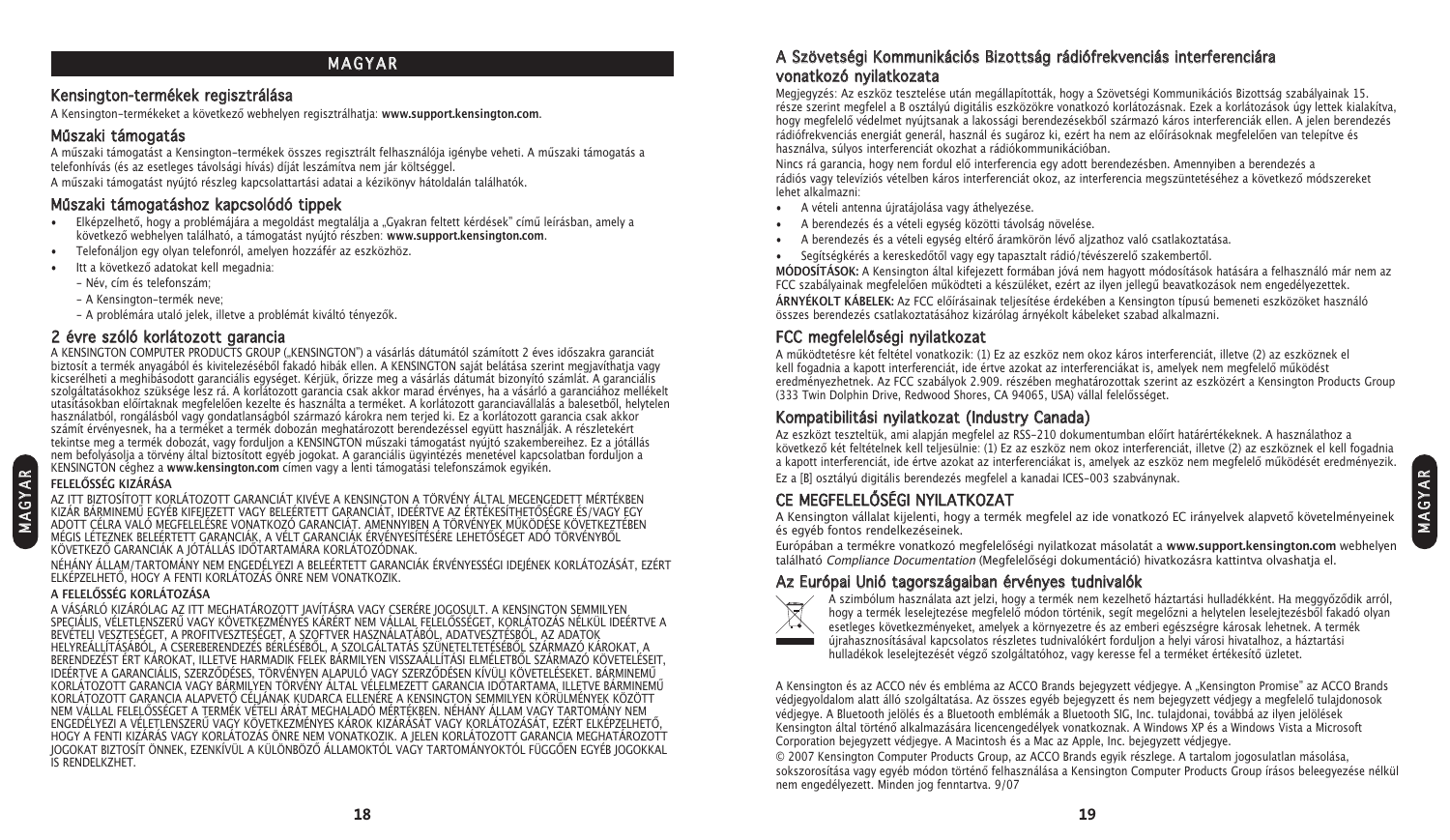# **ČEŠTINA**

### Registrace produktu společnosti Kensington

Zaregistrujte si produkt společnosti Kensington online na adrese **www.kensington.com**.

# Technická podpora

Technická podpora je k dispozici všem registrovaným uživatelům produktů společnosti Kensington. Tato služba není zpoplatněna jinak než náklady na telefonní hovor. Informace o kontaktech na technickou podporu můžete nalézt na zadní straně této příručky.

# Tipy technické podpory

- Odpověď na váš problém můžete nalézt v části Frequently Asked Questions (FAQ často kladené dotazy) stránek podpory společnosti Kensington. **www.support.kensington.com**.
- Zavolejte z telefonu z místa, odkud máte přístup k zařízení.
- Připravte si následující informace.
	- jméno, adresu a telefonní číslo,
	- název produktu,
	- symptomy problému a co k němu vedlo.

# Dvouletá omezená záruka

Společnost KENSINGTON COMPUTER PRODUCTS GROUP (dále jen společnost KENSINGTON) poskytuje k tomuto výrobku záruku na vady materiálu a zpracování po dobu dvou let od data nákupu. Společnost KENSINGTON dle svého uvážení opraví nebo vymění vadnou jednotku, na kterou se tato záruka vztahuje. Uschovejte si datovaný doklad o koupi. Poslouží případně jako důkaz data nákupu Ten je nutný k bezplatnému uplatnění práv v záručním servisu. Podmínkou platnosti této omezené záruky je užívání a zacházení s produktem podle pokynů, které jsou poskytovány společně s touto omezenou zárukou. Tato omezená záruka nekryje poškození způsobené nehodou nebo nesprávným používáním. Tato omezená záruka je platná pouze v případě, že je produkt používán se zařízením uvedeném na balení produktu. Další informace naleznete na balení produktu nebo vám je po zavolání poskytne technická podpora společnosti KENSINGTON. Tato záruka neovlivňuje žádná jiná zákonem stanovená práva. Chcete-li využít záručního servisu, kontaktujte společnost KENSINGTON prostřednictvím webových stránek **www.support.kensington.com** nebo zavoláním na jedno z níže uvedených čísel technické podpory.

#### **USTANOVENÍ O OMEZENÍ ZÁRUKY**

S VÝJIMKOU OMEZENÉ ZÁRUKY UVEDENÉ VÝŠE NEPOSKYTUJE SPOLEČNOST KENSINGTON V ROZSAHU POVOLENÉM PŘÍSLUŠNÝMI ZÁKONY ŽÁDNOU DALŠÍ ZÁRUKU, VÝSLOVNOU ČI ODVOZENOU, VČETNĚ JAKÝCHKOLI ZÁRUK TÝKAJÍCÍCH SE OBCHODOVATELNOSTI A/NEBO VHODNOSTI PRO URČITÝ ÚČEL. JAKÉKOLI ODVOZENÉ ZÁRUKY, VYPLÝVAJÍCÍ ZE ZÁKONA, JSOU OMEZENY TRVÁNÍM TÉTO ZÁRUKY

NĚKTERÉ STÁTY NEUMOŽŇUJÍ OMEZENÍ TRVÁNÍ VYPLÝVAJÍCÍCH ZÁRUK, TAKŽE PŘEDCHOZÍ OMEZENÍ NEMUSÍ BÝT PLATNÁ

#### **OMEZENÍ ODPOVĚDNOSTI**

ČEŠTINA

OPRAVA NEBO VÝMĚNA TOHOTO PRODUKTU ZA ZDE STANOVENÝCH PODMÍNEK JE VAŠÍM VÝHRADNÍM PRÁVEM. SPOLEČNOST KENSINGTON NEBUDE V ŽÁDNÉM PŘÍPADĚ ZODPOVĚDNÁ ZA JAKÉKOLI ZVLÁŠTNÍ, NÁHODNÉ NEBO NÁSLEDNÉ ŠKODY, MIMO JINÉ VČETNĚ UŠLÉHO ZISKU, ZTRÁTY MOŽNOSTI UŽÍVAT SOFTWARE, ZTRÁTY NEBO OBNOVENÍ DAT, NÁHRADU ZA ZAŘÍZENÍ, PROSTOJE, POŠKOZENÍ MAJETKU A NÁROKŮ TŘETÍCH OSOB, VZEŠLÝCH Z JAKÝCHKOLI PRÁVNÍCH VÝKLADŮ, AŤ UŽ V RÁMCI ZÁRUKY, SMLOUVY, ZÁKONA, FORMOU DELIKTU NEBO JINAK. BEZ OHLEDU NA ZNĚNÍ JAKÉKOLI OMEZENÉ ZÁRUKY NEBO ZÁRUKY VYPLÝVAJÍCÍ ZE ZÁKONA, ANI V PŘÍPADĚ, ŽE SELŽE JAKÁKOLI OMEZENÁ ZÁRUKA, BUDE MAXIMÁLNÍ FINANČNÍ ROZSAH ODPOVĚDNOSTI SPOLEČNOSTI KENSINGTON VŽDY OMEZEN PRODEJNÍ CENOU TOHOTO PRODUKTU. NĚKTERÉ STÁTY NEDOVOLUJÍ VYLOUČENÍ ČI OMEZENÍ NÁHODNÝCH ČI NÁSLEDNÝCH ŠKOD, V TOMTO PŘÍPADĚ PŘEDCHOZÍ OMEZENÍ A VYLOUČENÍ NEMUSÍ BÝT PLATNÁ. TATO ZÁRUKA POSKYTUJE URČITÁ PRÁVA, NAVÍC MŮŽETE MÍT I DALŠÍ PRÁVA ODLIŠUJÍCÍ SE STÁT OD STÁTU.

# Prohlášení Federal Communications Commission o vysokofrekvenčním rušení

Poznámka: Toto zařízení bylo ověřeno a odpovídá omezením třídy B pro digitální zařízení podle části 15 předpisů FCC. Tyto limity jsou stanoveny tak, aby byla dodržena dostatečná ochrana proti nebezpečným interferencím při domácí instalaci. Toto zařízení produkuje, využívá a může vyzařovat vysokofrekvenční energii a, není-li instalováno a používáno v souladu s pokyny, může způsobit škodlivé interference radiokomunikačním systémům. Není ale zaručeno, že se tato interference nevyskytne při určité konkrétní instalaci. Zda toto zařízení způsobuje škodlivou interferenci příjmu televizního nebo radiového signálu, můžete zjistit následovně:

- Přesměrujte nebo přemístěte přijímací anténu.
- Zvyšte vzdálenost mezi zařízením a přijímačem.
- Zapojte zařízení do elektrické zásuvky jiného okruhu, než je ten, ke kterému je připojen přijímač.
- Poraďte se s dealerem nebo se zkušeným rádio-TV technikem.

**Úpravy:** Změny nebo úpravy, které nebyly výslovně schváleny společností Kensington, mají za následek neplatnost oprávnění k používání přístroje podle omezení FCC a nesmí být prováděny.

**STÍNĚNÉ KABELY:** Má-li zařízení splňovat požadavky stanovené FCC, musí být všechna propojení se zařízením využívajícím vstupní zařízení Kensington provedena výhradně pomocí dodávaných stíněných kabelů.

# Prohlášení o souladu s předpisy FCC

Tento produkt odpovídá části 15 předpisů FCC. Provoz na základě dvou podmínek: (1) Zařízení nesmí způsobovat škodlivé interference a (2) zařízení musí přijmout veškeré přijaté interference včetně těch, které mohou mít nežádoucí vliv. Podle části 2.909 předpisů FCC je stranou odpovědnou za toto zařízení společnost Kensington Computer Products Group, 333 Twin Dolphin Drive, Redwood Shores, CA 94065, USA.

# Prohlášení o souladu s předpisy Industry Canada

Toto zařízení bylo vyzkoušeno a splňuje limity uvedené ve standardu RSS-210. Provoz je možný při dodržení následujících dvou podmínek: (1) Zařízení nesmí způsobovat interference a (2) zařízení musí přijímat veškeré interference včetně těch, které mohou mít nežádoucí vliv na provoz zařízení.

Toto digitální zařízení třídy [B] odpovídá kanadskému předpisu ICES-003.

# PROHLÁŠENÍ O SOULADU S PŘEDPISY CE

Společnost Kensington tímto prohlašuje, že tento výrobek odpovídá stanoveným požadavkům a jiným se vztahujícím ustanovením platných směrnic ES.

Kopii tohoto Prohlášení o souladu s předpisy pro Evropu je možné získat po klepnutí na odkaz Compliance Documentation (dokumenty o souladu) na stránkách **www.support.kensington.com**.

# Informace pro členské státy EU



Použití symbolu znamená, že produkt nelze likvidovat s běžným odpadem. Zajištěním správné likvidace výrobku pomůžete zabránit možným negativním následkům pro životní prostředí a lidské zdraví, které by jinak mohly být způsobeny nevhodným nakládáním při likvidaci tohoto výrobku. Máte-li zájem o podrobnější informace o recyklaci tohoto produktu, obraťte se na místní obecní úřad, společnost zajišťující odvoz domácího odpadu nebo prodejnu, ve které jste produkt zakoupili.

Název a návrh Kensington a ACCO jsou registrované ochranné známky společnosti ACCO Brands. Kensington Promise jest znakiem usługowym firmy ACCO Brands.Všechny ostatní registrované i neregistrované ochranné známky jsou majetkem příslušných vlastníků. Slovní značka a loga Bluetooth® vlastní společnost Bluetooth SIG, Inc. a na jejich užívání ze strany společnosti Kensington se vztahuje licence. Windows XP a Windows Vista jsou registrované obchodní značky společnosti Microsoft Corporation. Macintosh a Mac jsou registrované obchodní značky společnosti Apple, Inc.

© 2007 Kensington Computer Products Group, divize společnosti ACCO Brands. Jakékoliv nepovolené kopírování, duplikování a jiná reprodukce uvedeného obsahu je bez písemného souhlasu společnosti Kensington Computer Products Group zakázáno. Všechna práva vyhrazena. 9/07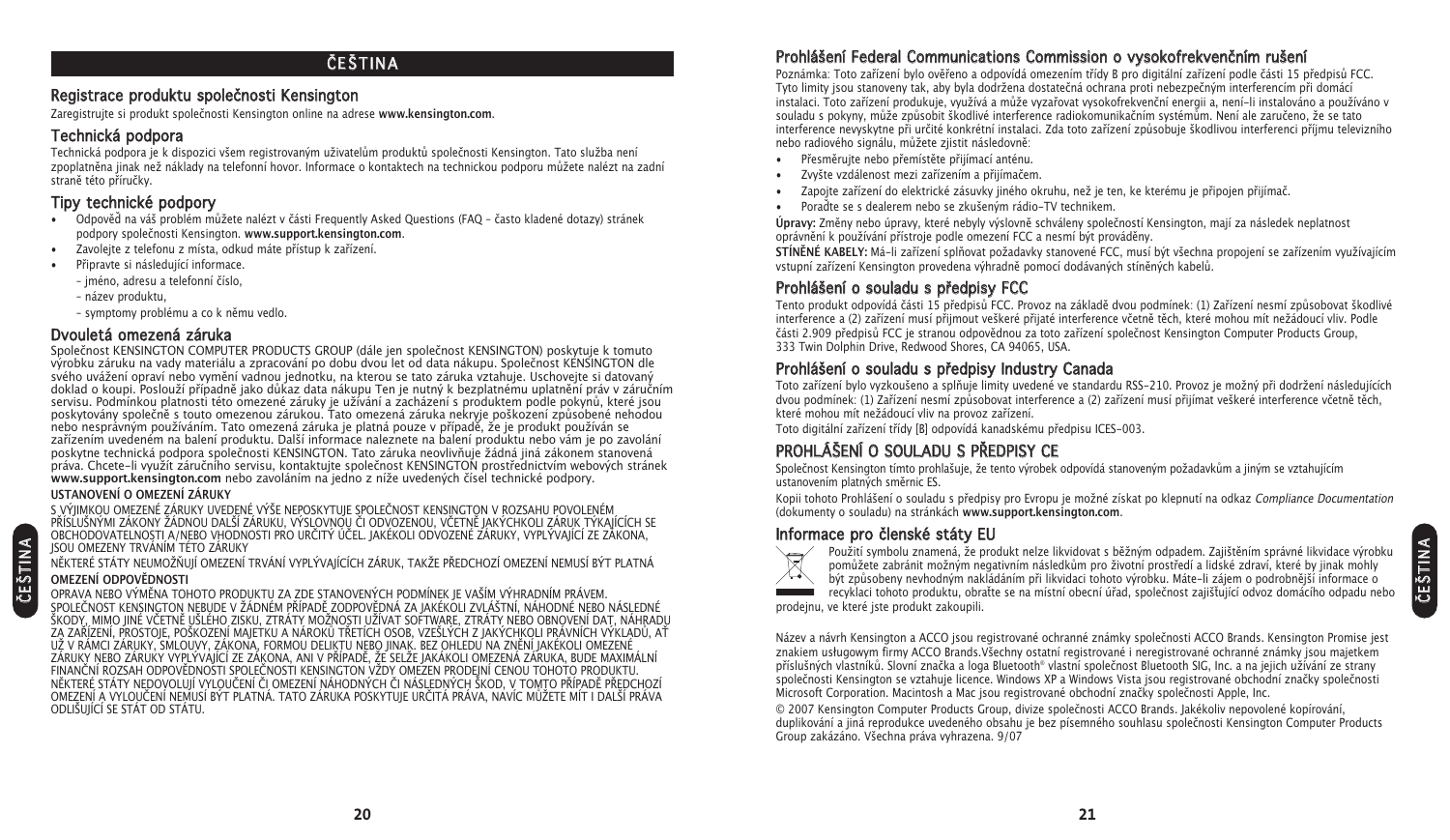# **POLSKI**

#### Rejestrowanie produktu firmy Kensington

Produkt firmy Kensington można zarejestrować online pod adresem www.kensington.com.

#### Pomoc techniczna

Z pomocy technicznej mogą korzystać wszyscy zarejestrowani użytkownicy produktów firmy Kensington. Pomoc techniczna jest bezpłatna, poza kosztami połączeń telefonicznych, w tym połączeń międzystrefowych lub międzynarodowych. Dane kontaktowe działu pomocy technicznej znajdują się na tylnej okładce tej instrukcji.

#### Pomoc techniczna—wskazówki

- Rozwiązanie problemu można znaleźć w cześci z odpowiedziami na czesto zadawane pytania (Frequently Asked Questions (FAQ)) w obszarze pomocy technicznej w witrynie internetowej firmy Kensington: **www.support.kensington.com**.
- Podczas rozmowy telefonicznej urządzenie musi być pod ręką
- Użytkownik musi podać następujące informacje:
	- imię i nazwisko, adres i numer telefonu;
	- nazwę produktu firmy Kensington;
	- symptomy problemu i ich źródło.

#### Dwuletnia ograniczona gwarancja

KENSINGTON COMPUTER PRODUCTS GROUP ("KENSINGTON") gwarantuje, że ten produkt będzie wolny od wad materiałowych i produkcyjnych w normalnych warunkach uytkowania przez dwa lata od daty pierwszego zakupu. Firma KENSINGTON, według własnego uznania, naprawi lub wymieni uszkodzone urządzenie na mocy niniejszej gwarancji. Zachowaj dowód zakupu z datą zakupu. Jest on niezbędny do uzyskania pomocy serwisu. Gwarancja pozostaje w mocy, jeśli nabywca obchodził się z produktem zgodnie z zaleceniami dołączonymi do niniejszej gwarancji. Gwarancja nie obejmuje szkód wynikających z wypadków, użytkowania niezgodnie z przeznaczeniem, nieprawidłowego użytkowania lub zaniedbania. Gwarancja obowiązuje, tylko jeśli produkt jest używany ze sprzętem zalecanym przez producenta (odpowiednia informacja znajduje się na opakowaniu produktu). Szczegółowe informacje na ten temat można znaleźć na opakowaniu lub uzyskać w dziale pomocy technicznej firmy KENSINGTON. Ta gwarancja nie ma wpływu na inne prawa przysługujące na mocy przepisów. W celu zapoznania się z procedurami serwisu w ramach gwarancji naley skontaktować się z firmą KENSINGTON pod adresem **www.support.kensington.com** lub pod jednym z numerów pomocy technicznej z listy poniej.

#### **ZRZECZENIE SIĘ ODPOWIEDZIALNOŚCI**

POZA NINIEJSZĄ OGRANICZONĄ GWARANCJĄ I W ZAKRESIE DOZWOLONYM PRAWEM FIRMA KENSINGTON ZRZEKĄ SIĘ WSZELKICH GWARANCJI, WYRAŹNYCH LUB DOROZUMIANYCH, W TYM WSZYSTKICJ GWARANCJI PRZYDATNOŚCI DO SPRZEDAY I/LUB PRZYDATNOŚCI DO OKREŚLONEGO CELU. W ZAKRESIE, W KTÓRYM MIMO TO NA MOCY PRAWA MOGĄ ISTNIEĆ JAKIEKOLWIEK GWARANCJE DOROZUMIANE, WSZELKIE TAKIE GWARANCJE SĄ OGRANICZONE DO OKRESU OBOWIĄZYWANIA NINIEJSZEJ GWARANCJI.

NIEKTÓRE KRAJE LUB REGIONY NIE ZEZWALAJĄ NA OGRANICZANIE CZASU OBOWIĄZYWANIA DOROZUMIANEJ GWARANCJI, DLATEGO POWYŻSZE OGRANICZENIE MOŻE NIE MIEĆ ZASTOSOWANIA.

#### **OGRANICZENIE ODPOWIEDZIALNOŚCI**

P O L SKI

JEDYNYM ZADOŚĆUCZYNIENIEM PRZYSŁUGUJĄCYM KLIENTOWI NA MOCY NINIEJSZEJ GWARANCJI JEST NAPRAWA LUB WYMIANA PRODUKTU. FIRMA KENSINGTON NIE ODPOWIADA ZA ADNE SZKODY SPECJALNE, PRZYPADKOWE LUB WYNIKOWE, W TYM MIĘDZY INNYMI UTRATĘ DOCHODÓW, UTRATĘ ZYSKÓW, UTRATĘ MOŻLIWOŚCI KORZYSTANIA Z OPROGRAMOWANIA, UTRATĘ LUB ODZYSKANIE DANYCH, WYPOŻYCZANIE LUB WYMIANĘ SPRZETU, PRZESTOJE, USZKODZENIE WŁASNOŚCI ORAZ ROSZCZENIA STRON TRZECICH, WYNIKAJĄCE Z JAKIEJKOLWIEK TEORII UZYSKIWANIA ODSZKODOWANIA, W TYM GWARANCJI, UMOWY, AKTÓW PRAWNYCH LUB CZYNÓW NIEDOZOWOLONYCH. POMIMO OKRESU OBOWIĄZYWANIA KADEJ OGRANICZONEJ GWARANCJI LUB KADEJ GWARANCJI WYMAGANEJ PRAWEM LUB W WYPADKU GDY JAKAKOLWIEK OGRANICZONA GWARANCJA NIE SPEŁNIA SWOICH PODSTAWOWYCH CELÓW, CAŁKOWITA ODPOWIEDZIALNOŚĆ FIRMY KENSINGTON W ŻADNYM WYPADKU NIE PRZEKROCZY CENY ZAKUPU TEGO PRODUKTU. NIEKTÓRE REGIONY LUB KRAJE NIE ZEZWALAJĄ NA WYKLUCZANIE LUB OGRANICZANIE SZKÓD PRZYPADKOWYCH LUB WYNIKOWYCH, DLATEGO POWYSZE OGRANICZENIE LUB WYKLUCZENIE MOE NIE MIEĆ ZASTOSOWANIA. NINIEJSZA GWARANCJA DAJE KLIENTOWI OKREŚLONE PRAWA. KLIENT MOŻE TAKŻE MIEĆ INNE PRAWA, ZALEŻNIE OD REGIONU LUB KRAJU.

### Oświadczenie Federalnej Komisji ds. Komunikacji (Federal Communications Commission) na temat zakłóceń o częstotliwości radiowej

Uwaga: To urządzenie zostało sprawdzone pod kątem spełniania wymogów dotyczących urządzeń cyfrowych klasy B, zgodnie z częścia 15 przepisów FCC. Stwierdzono, że urządzenie spełnia te wymogi. Te wymogi powstały w celu zapewnienia rozsądnego zabezpieczenia przed szkodliwymi zakłóceniami w obszarach mieszkalnych. To urządzenie generuje, wykorzystuje i może emitować energię o częstotliwości radiowej. Jeśli nie zostanie zainstalowane i nie będzie używane zgodnie z zaleceniami, może być źródłem szkodliwych zakłóceń w komunikacji radiowej.

Nie ma jednak gwarancji, że zakłócenia nie wystapia w określonych warunkach. Jeśli urządzenie jest źródłem szkodliwych zakłóceń w odbiorze sygnałów radiowych lub telewizyjnych, można wykonać następujące czynności:

- zmienić kierunek lub miejsce ustawienia anteny odbiorczej;
- zwiekszyć odległość miedzy urządzeniem a odbiornikiem;
- podłączyć urządzenie do gniazdka będącego częścią obwodu innego niż ten, którego częścią jest gniazdko, do którego aktualnie jest podłączony odbiornik;
- skontaktować się ze sprzedawcą lub doświadczonym serwisantem RTV w celu uzyskania pomocy.

**ZMIANY:** Zmiany, które nie zostały jednoznacznie zatwierdzone przez firmę Kensington, mogą spowodować odebranie użytkownikowi prawa do korzystania z urządzenia na mocy przepisów FCC. Dlatego takich zmian nie należy wprowadzać. **PRZEWODY EKRANOWANE:** W celu spełnienia wymagań FCC wszystkie połączenia z urządzeniem wejściowym firmy Kensington należy wykonywać za pomocą przewodów ekranowanych dołączonych do zestawu.

# Deklaracja zgodności FCC

Ten produkt spełnia wymogi określone w części 15 przepisów FCC. Urządzenie musi spełniać dwa warunki: (1) Nie może powodować szkodliwych zakłóceń i (2) musi odbierać wszelkie zakłócenia, w tym te, które mogą powodować nieprawidłowe działanie urządzenia. Zgodnie z postanowieniami części 2.909 przepisów FCC, stroną odpowiedzialną za to urządzenie jest: Kensington Computer Products Group, 333 Twin Dolphin Drive, Redwood Shores, CA 94065, USA.

#### Oświadczenie o zgodności z przepisami Industry Canada

To urządzenie zostało sprawdzone pod kątem zgodności z ograniczeniami określonymi w dokumencie RSS-210. Stwierdzono, że urządzenie jest zgodne z tymi ograniczeniami. Użytkowanie urządzenia podlega dwóm następującym warunkom: (1) Nie może powodować szkodliwych zakłóceń i (2) musi odbierać wszelkie zakłócenia, w tym te, które mogą powodować nieprawidłowe działanie urządzenia.

To urządzenie cyfrowe klasy [B] spełnia wymagania normy kanadyjskiej ICES-003.

# DEKLARACJA ZGODNOŚCI WE

Firma Kensington oświadcza, że ten produkt spełnia podstawowe wymagania i inne warunki odpowiednich dyrektyw WE. W Europie egzemplarz deklaracji zgodności tego produktu można otrzymać, klikając łącze Compliance Documentation w witrynie internetowej **www.support.kensington.com**.

### Informacje tylko dla użytkowników w krajach należących do Unii Europejskiej



Jeśli produkt jest oznaczony tym symbolem, nie można go wyrzucać jako odpadu komunalnego. Dzieki właściwej utylizacji produktu pomagasz zapobiegać potencjalnemu negatywnemu działaniu na środowisko i na ludzkie zdrowie. Szczegółowe informacje na temat recyklingu produktu można uzyskać w lokalnym urzędzie, firmie zajmującej się wywozem odpadów lub w sklepie, w którym został zakupiony produkt.

Nazwy oraz znaki graficzne Kensington i ACCO są zastrzeżonymi znakami towarowymi firmy ACCO Brands. Kensington Promise jest znakiem usługowym firmy ACCO Brands. Pozostałe zastrzeżone i niezastrzeżone znaki towarowe są własnością odpowiednich podmiotów. Nazwa, znak i logo Bluetooth są własnością firmy Bluetooth SIG, Inc. Firma Kensington wykorzystuje te elementy na mocy odpowiedniej licencji Windows XP i Windows Vista są zastrzeżonymi znakami towarowymi firmy Microsoft Corporation. Macintosh i Mac są zastrzeżonymi znakami towarowymi firmy Apple, Inc. © 2007 Kensington Computer Products Group, oddział firmy ACCO Brands. Kopiowanie, powielanie lub reprodukcja w inny sposób niniejszych materiałów bez pisemnej zgody firmy Kensington Computer Products Group jest surowo zabroniona. Wszelkie prawa zastrzeżone. 9/07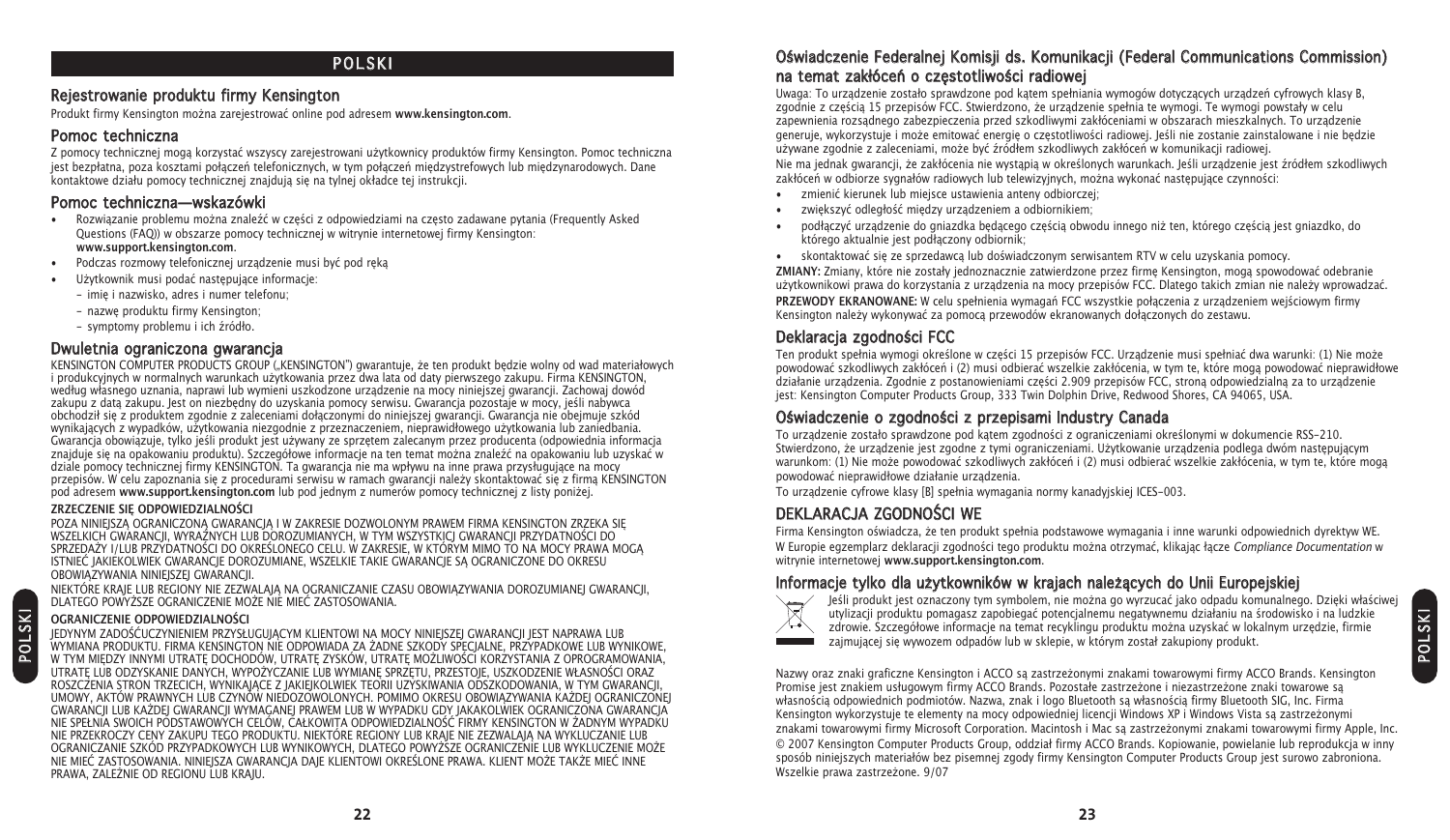### **РУССКИЙ**

#### **егистрация вашего продукта Kensington**

@арегистрируйте продукт Kensington в )нтернете на сайте **www.kensington.com**.

#### **-ехническая поддержка**

4ехническая поддержка доступна для всех зарегистрированных пользователей изделий компании Kensington. онтактная информация о технической поддержке имеется на обратной стороне обложки данного руководства.

#### **оветы по технической поддержке**

- !ы можете найти ответ на ваш вопрос на странице ответов на часто задаваемые вопросы (FAQ) раздела технической поддержки сайта: **www.support.kensington.com**.
- Будьте готовы предоставить следующую информацию:
	- Имя, адрес и номер телефона
	- Название излелия компании Kensington
	- ризнаки неисправности и что послужило причиой ее возникновения

#### **7вухлетняя ограниченная гарантия**

омпания KENSINGTON COMPUTER PRODUCTS GROUP ("KENSINGTON") берет на себя гарантийные обязательства относительно данного изделия в случае наличия дефектов материала или в случае ненадлежащего качества изготовления, при его нормальном использовании и обслуживании, в течении двух лет с момента покупки. Компания KENSINGTON, по своему выбору, отремонтирует или заменит дефектное изделие, на которое распространяется данная гарантия. Пожалуйста, сохраняйте датированный чек на покупку, как свидетельство даты покупки. Он понадобится вам в случае любого гарантийного сервисного обслуживания. Для того чтобы данная гарантия была действительной, изделие должно использоваться в соответствии с инструкциями, сопровождающими эти ограниченные гарантийные обязательства. Данная ограниченная гарантия не распространяется на дефекты, возникшие в результате несчастных случаев, неправильной эксплуатации, небрежности или неправильного обращения с изделием. Данная ограниченная гарантия является действительной только тогда, когда изделие используется с оборудованием, перечисленным на его упаковке. Пожалуйста, прочитайте информацию на упаковке или свяжитесь со службой технической поддержки компании KENSINGTON. Данное гарантийное обязательство не ограничивает другие права пользователя, предоставленные ему действующим законодательством. Для того, чтобы воспользоваться гарантийным обслуживанием, свяжитесь с KENSINGTON через сайт **www.support.kensington.com** или по одному из телефонов службы технической поддержки, которые приведены ниже.

#### ОГРАНИЧЕНИЕ ГАРАНТИЙНЫХ ОБЯЗАТЕЛЬСТВ

ЗА ИСКЛЮЧЕНИЕМ ОГРАНИЧЕНИЙ ГАРАНТИЙНЫХ ОБЯЗАТЕЛЬСТВ, ОТРАЖЕННЫХ ЗДЕСЬ, ДО СТЕПЕНИ, PA3PEШЕННОЙ ЗАКОНОМ, КОМПАНИЯ KENSINGTON OTKA3ЫBAETCЯ ОТ ВСЕХ ГАРАНТИЙНЫХ ОБЯЗАТЕЛЬСТВ, ВЫРАЖЕННЫХ ИЛИ ПОДРАЗУМЕВАЕМЫХ, ВКЛЮЧАЯ ВСЕ ГАРАНТИИ ГОДНОСТИ ДЛЯ ПРОДАЖИ И/ИЛИ ПРИГОДНОСТИ ДЛЯ СПЕЦИФИЧЕСКОГО ПРИМЕНЕНИЯ. В СВЯЗИ С ТЕМ, ЧТО ЛЮБЫЕ ПОДРАЗУМЕВАЕМЫЕ ГАРАНТИИ, ВОЗНИКАЮЩИЕ В СВЕТЕ СУЩЕСТВУЮЩЕГО ЗАКОНОДАТЕЛЬСТВА, ОГРАНИЧЕНЫ СРОКОМ ДАННОЙ ГАРАНТИИ

НЕКОТОРЫЕ ГОСУДАРСТВА/ШТАТЫ НЕ РАЗРЕШАЮТ ОГРАНИЧИВАТЬ ПРОДОЛЖИТЕЛЬНОСТЬ ГАРАНТИИ, ПОЭТОМУ ВЫШЕПЕРЕЧИСЛЕННЫЕ ОГРАНИЧЕНИЯ МОГУТ НА ВАС НЕ РАСПРОСТРАНЯТЬСЯ.

#### ПРЕДЕЛЫ ОТВЕТСТВЕННОСТИ

РЕМОНТ ИЛИ ЗАМЕНА ДАННОГО ИЗДЕЛИЯ, ПРЕДУСМОТРЕННЫЕ ЗДЕСЬ, ЯВЛЯЮТСЯ СРЕДСТВОМ ВАШЕИ ПРАВОВОЙ ЗАЩИТЫ. КОМПАНИЯ KENSINGTON НЕ ДОЛЖНА ОТВЕЧАТЬ ЗА ЛЮБЫЕ СПЕЦИАЛЬНЫЕ, НЕПРЕДВИДЕННЫЕ ИЛИ КОСВЕННЫЕ УБЫТКИ, ВКЛЮЧАЯ, НО НЕ ОГРАНИЧИВАЯСЬ, ПОТЕРЯМИ ДОХОДОВ, ПОТЕРЯМИ ПРИБЫЛИ, ПОТЕРЯМИ В ИСПОЛЬЗОВАНИИ ПРОГРАММНОГО ОБЕСПЕЧЕНИЯ, ПОТЕРЕЙ ИЛИ ВОССТАНОВЛЕНИЕМ ДАННЫХ, АРЕНДНОЙ ПЛАТОЙ ЗА ЗАМЕНЕННОЕ ОБОРУДОВАНИЕ, ВРЕМЕНЕМ ПРОСТОЯ, ПОВРЕЖДЕНИЕМ СОБСТВЕННОСТИ, И ТРЕБОВАНИЯМИ, ОТНОСЯЩИМИСЯ К ТРЕТЬЕЙ СТОРОНЕ, ВЫТЕКАЮЩИМИ ИЗ ЛЮБОГО УЧЕНИЯ О ВОССТАНОВЛЕНИИ, ВКЛЮЧАЯ ГАРАНТИЙНЫЕ ОБЯЗАТЕЛЬСТВА, КОНТРАКТ, СООТВЕТСТВИЕ ЗАКОНУ ИЛИ НАРУШЕНИЕ ЗАКОННЫХ ПРАВ. НИ ИЗ-ЗА ПРОДОЛЖИТЕЛЬНОСТИ СРОКА ЛЮБОЙ ОГРАНИЧЕННОЙ ГАРАНТИИ ИЛИ ГАРАНТИИ ПОДРАЗУМЕВАЕМОЙ ЗАКОНОМ, НИ ИЗ-ЗА СОБЫТИЯ, НЕ ПОЗВОЛЯЮЩЕГО ПРИМЕНЯТЬ ГАРАНТИЙНЫЕ ОБЯЗАТЕЛЬСТВА, НИ В КОЕМ СЛУЧАЕ ОТВЕТСТВЕННОСТЬ КОМПАНИИ KENSINGTON НЕ БУДЕТ ПРЕВЫШАТЬ ПРОДАЖНУЮ ЦЕНУ ДАННОГО ИЗДЕЛИЯ. НЕКОТОРЫЕ ГОСУДАРСТВА/ШТАТЫ НЕ ПОЗВОЛЯЮТ ИСКЛЮЧАТЬ ИЛИ ОГРАНИЧИВАТЬ НЕПРЕДВИДЕННЫЕ

ИЛИ КОСВЕННЫЕ УБЫТКИ, ПОЭТОМУ ВЫШЕПЕРЕЧИСЛЕННЫЕ ОГРАНИЧЕНИЯ МОГУТ К ВАМ НЕ ОТНОСИТЬСЯ. ДАННАЯ ГАРАНТИЯ ДАЕТ ВАМ ОПРЕДЕЛЕННЫЕ ЮРИДИЧЕСКИЕ ПРАВА, КРОМЕ ЭТОГО ВЫ МОЖЕТЕ ИМЕТЬ И ДРУГИЕ ПРАВА, КОТОРЫЕ ОТЛИЧАЮТСЯ В РАЗНЫХ ГОСУДАРСТВАХ.

#### Положение о радиопомехах Федеральной Комиссии по связи

Примечание: Данное устройство было проверено и признано соответствующим ограничениям для цифровых устройств класса B в соответствии с Частью 15 правил Фелеральной Комиссии по связи. Данные ограничения разработаны, чтобы обеспечить разумную зашиту от вредного влияния в жилых помешениях. Данное оборудование вырабатывает, использует и может излучать радиочастотную энергию и, если установлено и используется не в соответствии с инструкциями, может создавать помехи линиям радиосвязи. Однако нет никакой гарантии, что помехи не будут создаваться в определенной обстановке. Если данное оборудование создает помехи радио и телевизионному приему, нужно предпринять следующие меры:

- Повернуть или перенести приемную антенну.
- Увеличить расстояние между оборудованием и приемником.
- одключить оборудование к розетке, которая не имеет общих цепей с той, в которую включен приемник.
- роконсультироваться у дилера или опытного радиотехника для получения помощи.

**ИЗМЕНЕНИЯ:** Изменения, не одобренные компанией Kensington, могут лишить пользователя возможности использовать данное устройство в соответствии с требованиями Федеральной Комиссии по связи, и не должны быть выполнены.

**ЭКРАНИРОВАННЫЕ КАБЕЛИ:** Для соответствия требованиям Федеральной Комиссии по связи, все подключения к оборудованию с использованием входного устройства производства компании Kensington, должны быть выполнены только с использованием указанных экранированных кабелей.

#### Положение о соответствии требованиям Федеральной комиссии по средствам связи США (FCC)

Часть 15 правил FCC. Устройство отвечает следующим требованиям: (1) Данное устройство не должно создавать вредных помех, и (2) данное устройство должно быть устойчиво к любым помехам, в том числе и к тем, которые могут вызвать сбои в его работе. Как указано в разделе 2.909 правил FCC, стороной, ответственной за данное устройство, является Kensington Computer Product Group, 333 Twin Dolphin Drive, Redwood Shores, CA 94065, USA.

#### **оложение о соответствии канадскому промышленному стандарту**

Данное устройство протестировано и соответствует ограничениям, указанным в стандарте RSS-210. Устройство отвечает следующим требованиям: (1) Данное устройство не должно создавать помех, и (2) данное устройство должно быть устойчиво к любым помехам, в том числе и к тем, которые могут вызвать сбои в его работе. Данное цифровое устройство класса [B] соответствует канадскому стандарту ICES-003.

#### Положение о соответствии требованиям Европейского совета

омпания Kensington заявляет, что данный продукт соответствует основным требованиям и другим соответствующим положениям соответствующих директив Европейского совета.

Чтобы получить копию заявления о соответствии данного продукта для Европы, перейдите по ссылке «Compliance Documentation» на сайте **www.support.kensington.com**.

#### Информация только для государств-членов **EC**



Эти значки указывают на то, что данное изделие не может относиться к бытовым отходам. Обеспечив правильную утилизацию изделия, вы поможете в предотвращении потенциальных негативных последствий для окружающей среды и человеческого здоровья, которые могут быть вызваны неправильной его утилизацией. Для получения более подробной информации об утилизации данного изделия, пожалуйста, свяжитесь с вашим местным городским офисом, службой вывоза бытовых отходов

или магазином, в котором вы купили изделие.

-азвание и дизайн Kensington и ACCO являются зарегистрированными товарными знаками компании ACCO Brands. Kensington Promise – сервисная марка ACCO. Все другие зарегистрированные и незарегистрированные торговые марки являются собственностью их соответствующих владельцев. Торговая текстовая марка и логотипы Bluetooth являются собственностью компании Bluetooth SIG. Использование данных марок компанией Kensington осуществляется по лицензии. Windows XP и Windows Vista являются зарегистрированными торговыми марками корпорации Microsoft. Macintosh и Mac являются зарегистрированными товарными знаками компании Apple. © 2007 Kensington Computer Products Group, филиал ACCO Brands. Любое несанкционированное тиражирование, копирование или иное воспроизведение без письменного согласия Kensington Computer Products Group запрещено. Авторские права защищены. 9/07